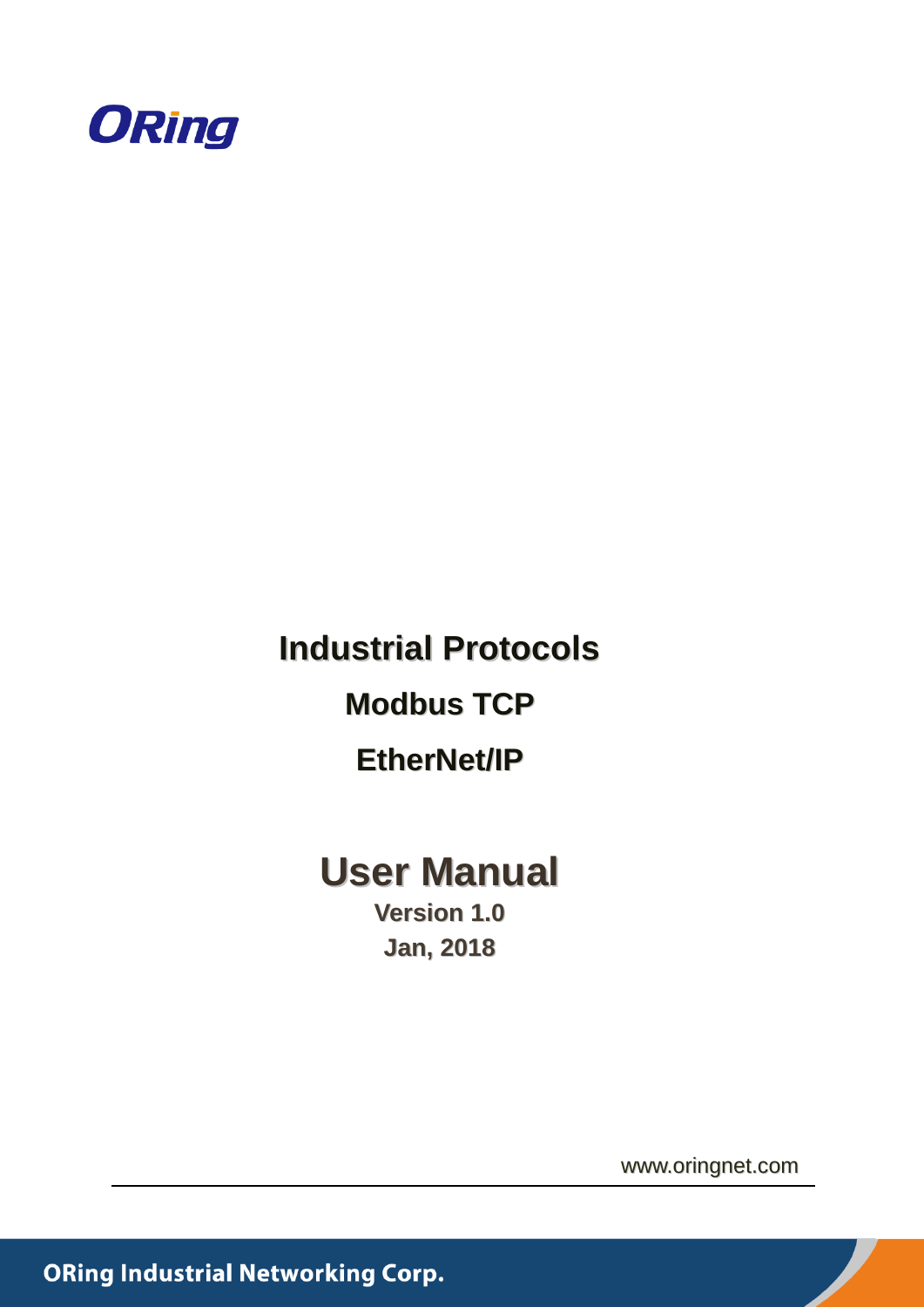

### **COPYRIGHT NOTICE**

Copyright © 2017 ORing Industrial Networking Corp. All rights reserved.

No part of this publication may be reproduced in any form without the prior written consent of ORing Industrial Networking Corp.

### **TRADEMARKS**

ORing is a registered trademark of ORing Industrial Networking Corp. All other trademarks belong to their respective owners.

### **REGULATORY COMPLIANCE STATEMENT**

Product(s) associated with this publication complies/comply with all applicable regulations. Please refer to the Technical Specifications section for more details.

### **WARRANTY**

ORing warrants that all ORing products are free from defects in material and workmanship for a specified warranty period from the invoice date (5 years for most products). ORing will repair or replace products found by ORing to be defective within this warranty period, with shipment expenses apportioned by ORing and the distributor. This warranty does not cover product modifications or repairs done by persons other than ORing-approved personnel, and this warranty does not apply to ORing products that are misused, abused, improperly installed, or damaged by accidents.

Please refer to the Technical Specifications section for the actual warranty period(s) of the product(s) associated with this publication.

### **DISCLAIMER**

Information in this publication is intended to be accurate. ORing shall not be responsible for its use or infringements on third-parties as a result of its use. There may occasionally be unintentional errors on this publication. ORing reserves the right to revise the contents of this publication without notice.

### **CONTACT INFORMATION**

#### **ORing Industrial Networking Corp.**

3F., NO.542-2, Jhongjheng Rd., Sindian District, New Taipei City 231, Taiwan, R.O.C. Tel: + 886 2 2218 1066 // Fax: + 886 2 2218 1014 Website: [www.oringnet.com](http://www.oringnet.com/)

#### **Technical Support**

E-mail: [support@oringnet.com](mailto:support@oringnet.com)

#### **Sales Contact**

E-mail: [sales@oringnet.com](file:///C:/Users/yinchang/AppData/Local/Microsoft/Windows/INetCache/Content.Outlook/LS464FFT/sales@oringnet.com) (Headquarters)

[sales@oring-china.com](file:///C:/Users/yinchang/AppData/Local/Microsoft/Windows/INetCache/Content.Outlook/LS464FFT/sales@oring-china.com) (China)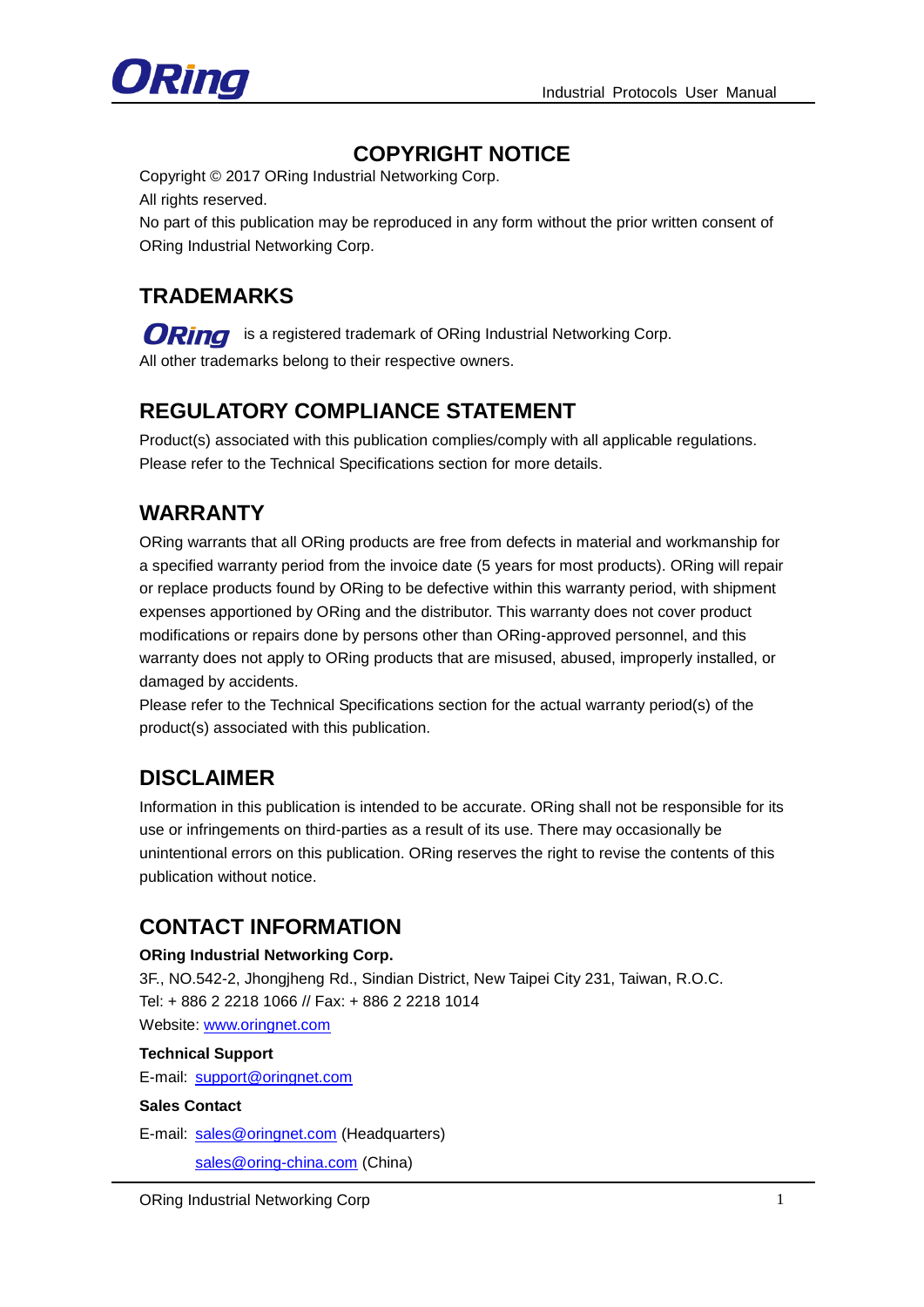

# **Table of Content**

| 1.1     |  |
|---------|--|
| 1.2     |  |
| 1.3     |  |
| 1.4     |  |
| 1.5     |  |
| 1.5.1   |  |
| 1.5.2   |  |
| 1.5.3   |  |
| 1.5.4   |  |
| 1.5.5   |  |
|         |  |
| 2.1     |  |
| 2.2     |  |
| 2.3     |  |
| 2.4     |  |
| 2.5     |  |
| 2.5.1   |  |
| 2.5.1.1 |  |
| 2.5.1.2 |  |
| 2.5.1.3 |  |
| 2.5.2   |  |
| 2.5.2.1 |  |
| 2.5.2.2 |  |
| 2.5.2.3 |  |
| 2.5.2.4 |  |
| 2.5.3   |  |
| 2.5.3.1 |  |
| 2.5.3.2 |  |
| 2.5.3.3 |  |
| 2.5.4   |  |
| 2.5.4.1 |  |
| 2.5.4.2 |  |
| 2.5.4.3 |  |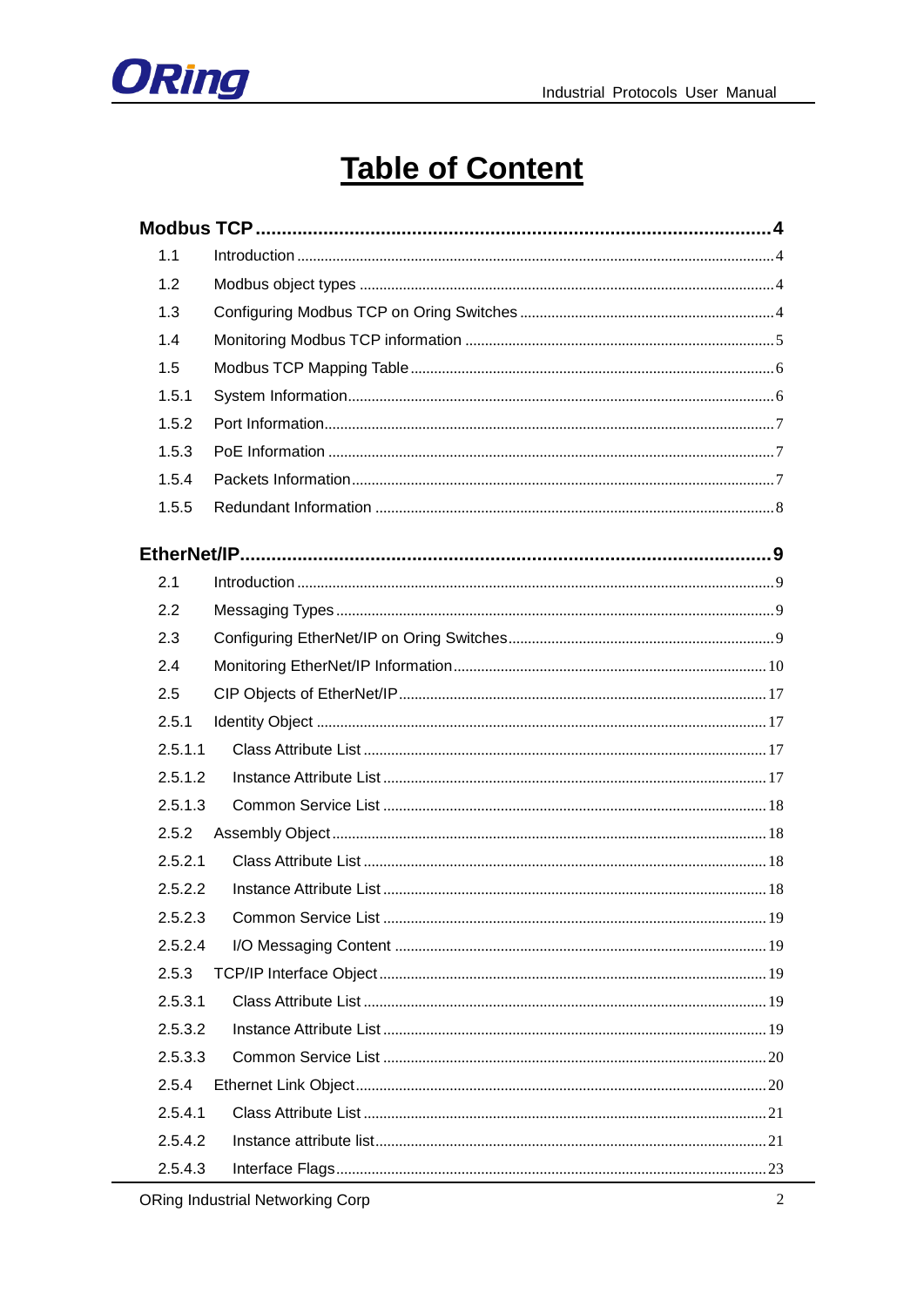

| 2.5.5.1 |  |
|---------|--|
| 2.5.5.2 |  |
| 2.5.5.3 |  |
| 2.5.6   |  |
| 2.5.6.1 |  |
| 2.5.6.2 |  |
| 2.5.6.3 |  |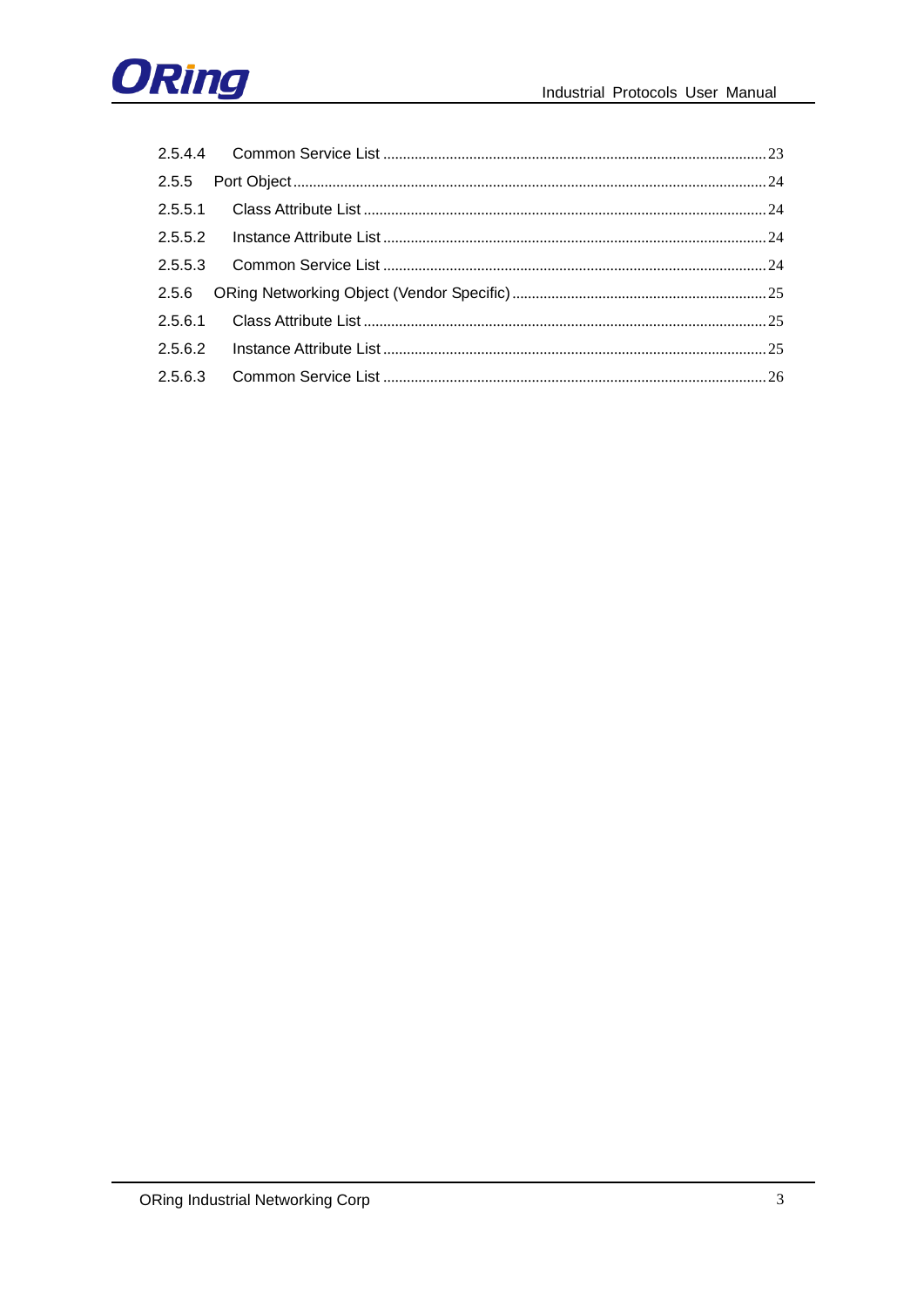

# <span id="page-4-0"></span>**Modbus TCP**

# <span id="page-4-1"></span>**1.1 Introduction**

Modbus TCP is a variant of the Modbus family protocol which simply the Modbus RTU protocol with a TCP interface. It's is a vendor-neutral communication protocols intended for supervision and control of automation equipment. Modbus TCP uses TCP/IP and Ethernet to carry the data of the Modbus message between compatible devices. That is, it allows the transmission of information over Ethernet between the switch and devices such as PLCs, sensors, and meters. Users can read the information through the Modbus TCP based software and monitor the status of the switch easily. For more information, please visit<http://www.modbus.org/>

# <span id="page-4-2"></span>**1.2 Modbus object types**

Modbus is a Master-Slave architecture, where the Master device like a PLC sends request to Slaves device like a switch, and then the Slave device responds data to Master device.

There are four object types provided by a Slave device to a Master device, and the ORing switches supports object type 4: Input register.

| Code | Object type      | <b>Access</b> | <b>Size</b> |
|------|------------------|---------------|-------------|
|      | Coil             | Read-write    | 1 bit       |
| っ    | Discrete input   | Read-only     | 1 bit       |
| 3    | Holding register | Read-write    | 16 bits     |
|      | Input register   | Read-only     | 16 bits     |

# <span id="page-4-3"></span>**1.3 Configuring Modbus TCP on Oring Switches**

Follow the steps below to configure Modbus TCP on Oring Switches.

Step 1: Login the web page of the switch

Step 2: Find Modbus Configuration Page on Basic Setting > Modbus TCP

Step 3: Select Enable and click Save to enable the Modbus TCP.

| <b>MODBUS Configuration</b> |                |  |  |  |  |
|-----------------------------|----------------|--|--|--|--|
|                             | Mode Enabled v |  |  |  |  |
| Save   Reset                |                |  |  |  |  |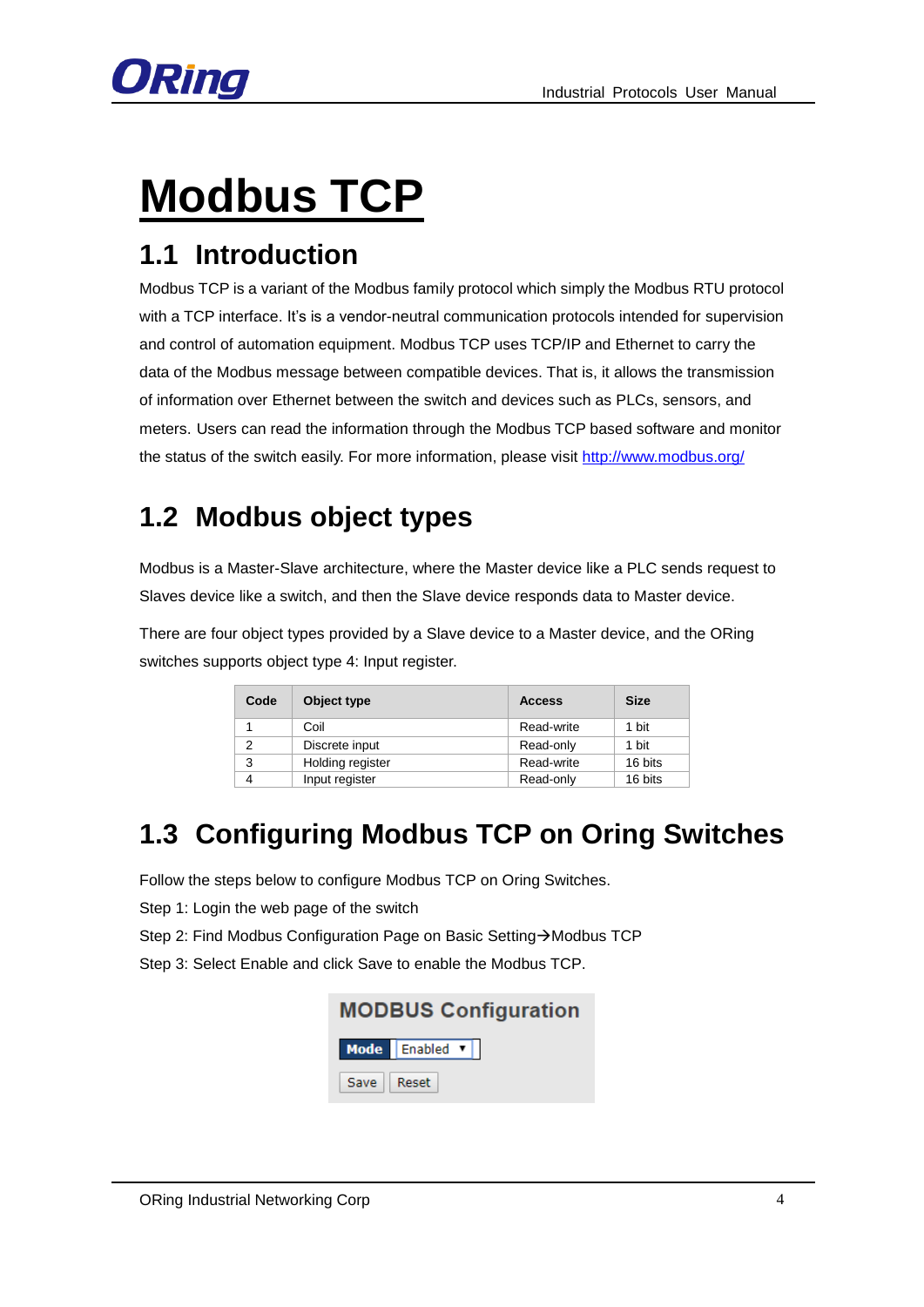

# <span id="page-5-0"></span>**1.4 Monitoring Modbus TCP information**

After configuring Modbus TCP on Oring Switches, users can read the information through any Modbus TCP based software and monitor the status of the switch easily.

Step 1: Start a Modbus TCP read software like "Modscan 32".

| ModScan32 - ModScal                                                     |                                                                                                          |                  |
|-------------------------------------------------------------------------|----------------------------------------------------------------------------------------------------------|------------------|
| Connection fetup<br>Fil<br>View<br>Window<br>Help                       |                                                                                                          |                  |
| Connect<br>◘<br>$\trianglelefteq$<br>医尿可                                | P                                                                                                        |                  |
| Disconnect<br>画<br><b>EARE</b><br>₫                                     |                                                                                                          |                  |
| ×.<br>Auto-Start                                                        | $\vert\mathsf{x}\vert$<br><b>Connection Details</b>                                                      |                  |
| QuickConnect<br>$\blacksquare$                                          | Compect Using:                                                                                           |                  |
| Devid                                                                   | Remote TCP/IP Server<br>$\blacktriangledown$                                                             |                  |
| 0001<br>Address:<br>MODI<br><b>IHEXI</b>                                | IP Address:<br>192.168.10.1                                                                              |                  |
| 100<br>04: INPUT<br>Length:                                             | 502<br>Service Port:                                                                                     |                  |
|                                                                         | Configuration                                                                                            |                  |
|                                                                         | -Hardware Flow Conto<br>9600                                                                             |                  |
|                                                                         | $\overline{\mathbf v}$<br>Baud Rate:<br>□ Wait for D2R from slave                                        |                  |
|                                                                         | $\overline{\nabla}$<br>Word Length:<br>8<br>Delay<br>ms after RTS before<br>transmitting first character |                  |
| Device NOT CONNECTED!<br>⊭¥<br>$**$<br><0.0<br>0001H: < 6574H<br>000BH: | <b>NONE</b><br>$\vert \nabla \vert$<br>We for CTS from slave<br>Parity<br>г                              | $3330H$          |
| 000CH:<br><0.0<br><0011H<br>0002H:                                      | ms after last character<br>10<br>$\overline{\nabla}$<br>Stop Bits:<br>before releasing RTS               | $3830H$          |
| 000DH:<br><0000H<br><00<br>0003H:<br>0004H:<br><0000H<br>000EH:<br><00  |                                                                                                          | <0000H<br><0000H |
| 0005H: < 0000H<br>000FH:<br><00<br>0010H:<br>0006H: < 0000H<br><00      |                                                                                                          | <0000H<br><0000H |
| 0007H: < 0000H<br>$0011H$ :<br>$\angle$ 4F<br><0000H<br>0012H:          | otocol Selections                                                                                        | <0000H           |
| < 69<br>0008H:<br><0000H<br>$0013H$ :<br>0009H:<br>< 67                 | OK<br>Cancel                                                                                             | <0000H<br><0000H |
| 0014H: < 00<br>000AH:<br><0000H                                         |                                                                                                          | <0000H           |

Step 2: Connect the IP Address of the switch

Step 3: Select Modbus Point Type = 04 :INPUT REGSTER

| ModScan32 - ModSca1                                                                                                                                                                                                                                                                                                                                                                 |                                                                                                                                                                                                                                                                                                                                                                    |                                                                                                                                                                                                                                                                                                                                                                  |                                                                                                                                                                                                                                                                                                                                                                                                          |
|-------------------------------------------------------------------------------------------------------------------------------------------------------------------------------------------------------------------------------------------------------------------------------------------------------------------------------------------------------------------------------------|--------------------------------------------------------------------------------------------------------------------------------------------------------------------------------------------------------------------------------------------------------------------------------------------------------------------------------------------------------------------|------------------------------------------------------------------------------------------------------------------------------------------------------------------------------------------------------------------------------------------------------------------------------------------------------------------------------------------------------------------|----------------------------------------------------------------------------------------------------------------------------------------------------------------------------------------------------------------------------------------------------------------------------------------------------------------------------------------------------------------------------------------------------------|
| File Connection Setup Yiew<br>Window<br>Help                                                                                                                                                                                                                                                                                                                                        |                                                                                                                                                                                                                                                                                                                                                                    |                                                                                                                                                                                                                                                                                                                                                                  |                                                                                                                                                                                                                                                                                                                                                                                                          |
| $\begin{array}{c} \text{D} \hat{\mathbf{z}} \text{E} \end{array}$<br>医圆列<br>$\bigoplus$<br>$\frac{1}{2}$   $\frac{1}{2}$<br>$= 1.54$                                                                                                                                                                                                                                                |                                                                                                                                                                                                                                                                                                                                                                    |                                                                                                                                                                                                                                                                                                                                                                  |                                                                                                                                                                                                                                                                                                                                                                                                          |
| 网网网网<br><b>图图图图</b>                                                                                                                                                                                                                                                                                                                                                                 |                                                                                                                                                                                                                                                                                                                                                                    |                                                                                                                                                                                                                                                                                                                                                                  |                                                                                                                                                                                                                                                                                                                                                                                                          |
| $-$ ModScal                                                                                                                                                                                                                                                                                                                                                                         |                                                                                                                                                                                                                                                                                                                                                                    |                                                                                                                                                                                                                                                                                                                                                                  | $\Box$ o $\times$                                                                                                                                                                                                                                                                                                                                                                                        |
| Device Id:<br>0001<br>Address:<br><b>MODBUS Point Type</b><br>(HEX)<br>100<br>04: INPUT REGISTER<br>Length:                                                                                                                                                                                                                                                                         | 1<br>Number of Polls: 223<br>Valid Slave Responses: 223<br><b>Reset Ctrs</b>                                                                                                                                                                                                                                                                                       |                                                                                                                                                                                                                                                                                                                                                                  |                                                                                                                                                                                                                                                                                                                                                                                                          |
| 0001H: <6574H<br>000BH: < 0000H<br>0002H: < 0011H<br>000CH: < 0000H<br>0003H: < 0000H<br>000DH:<br>$\langle 0000H \rangle$<br>0004H: < 0000H<br>000EH: <0000H<br>0005H: < 0000H<br>000FH: < 0000H<br>0006H: < 0000H<br>0010H: < 0000H<br>0007H: < 0000H<br>0011H: <4F72H><br>0008H: < 0000H<br>0012H: <696EH<br>0009H: < 0000H<br>0013H: <6700H<br>000AH: < 0000H<br>0014H: < 0000H | 0015H: < 0000H<br>001FH: < 0000H<br>0016H: < 0000H<br>0020H: < 0000H<br>0017H: < 0000H<br>0021H: < 0000H<br>0018H: < 0000H<br>0022H: < 0000H<br>0019H: < 0000H<br>0023H: < 0000H<br>001AH: <0000H><br>0024H: < 0000H<br>0025H: <0000H<br>001BH: < 0000H<br>001CH: < 0000H<br>0026H: < 0000H<br>001DH: < 0000H<br>0027H: < 0000H<br>001EH: <0000H<br>0028H: < 0000H | 0029H: <0000H<br>0033H: < 3330H<br>002AH: < 0000H<br>0034H: < 3830H<br>002BH: < 0000H<br>0035H: < 0000H<br>0036H: < 0000H<br>002CH: < 0000H<br>0037H: < 0000H<br>002DH: < 0000H<br>002EH: < 0000H<br>0038H: < 0000H<br>002FH: <0000H><br>0039H: <0000H<br>003AH: < 0000H<br>0030H: <0000H<br>003BH: < 0000H<br>0031H: < 4945H<br>0032H: <532DH<br>003CH: < 0000H | 003DH: < 0000H<br>0047H: < 0000H<br>003EH:<br>$\langle 0000H \rangle$<br>0048H: < 0000H<br>0049H: < 0000H<br>003FH: < 0000H<br>004AH: < 0000H<br>0040H:<br>$\langle 0000H \rangle$<br>004BH: < 0000H<br>0041H: < 0000H<br>0042H: < 0000H<br>004CH: <0000H<br>0043H: < 0000H<br>004DH: < 0000H<br>0044H: < 0000H<br>004EH: < 0000H<br>0045H: <0000H<br>004FH: < 0000H<br>0046H: < 0000H<br>0050H: < 0000H |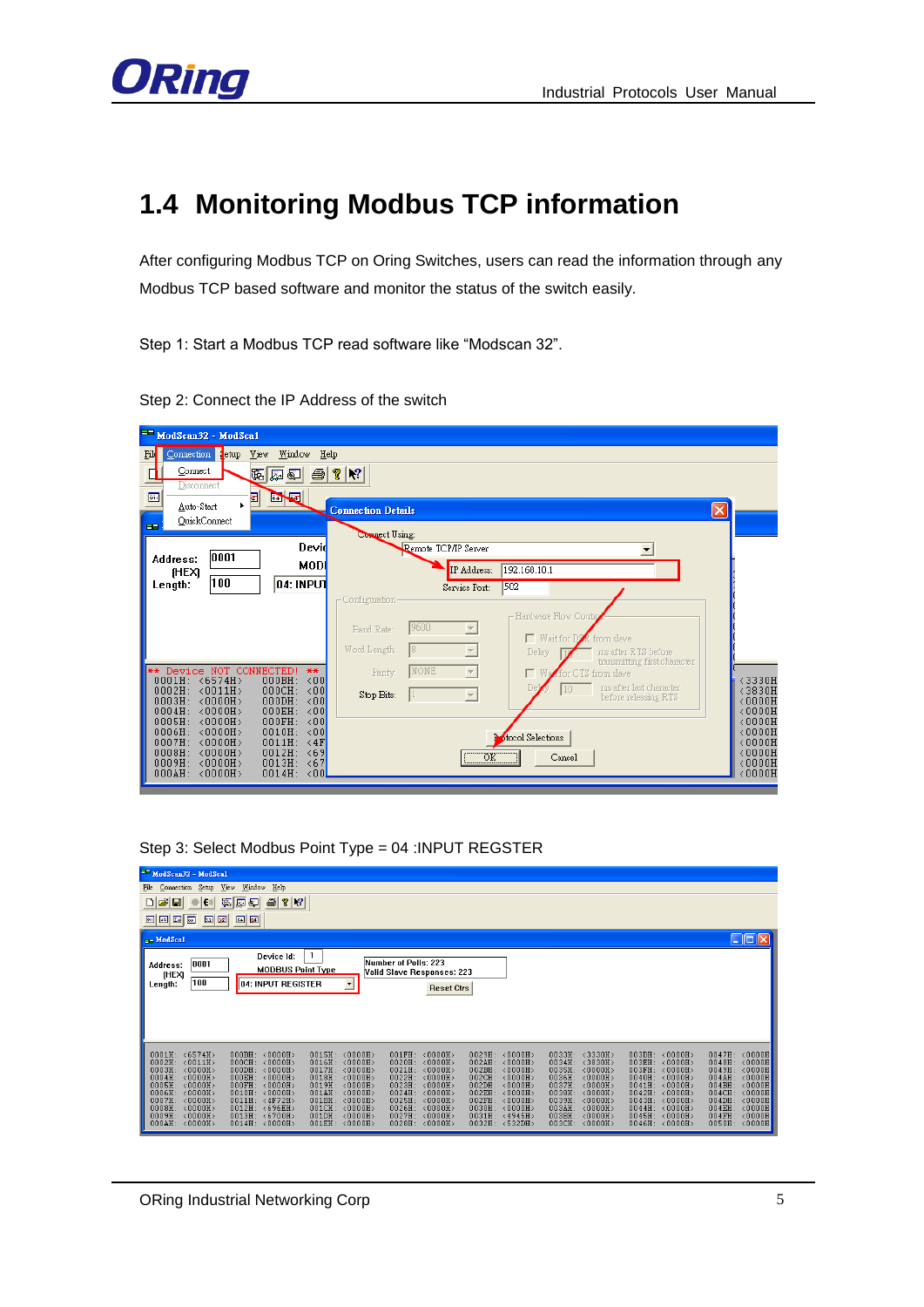

Step 4: Input the Modbus Address (Decimal) which you want to see in the data display area.

| $-$ ModScal                                                                                                                                                                    |                                                                                                                                                                                                                                                                                                    |                                                                                                                                            |                                                                                                                                                                                                                                                                                                            |                                                                                                                                                                                                                                                                               |                                                                                                                                                                                                                                                                                                                                                                                                                                                             |
|--------------------------------------------------------------------------------------------------------------------------------------------------------------------------------|----------------------------------------------------------------------------------------------------------------------------------------------------------------------------------------------------------------------------------------------------------------------------------------------------|--------------------------------------------------------------------------------------------------------------------------------------------|------------------------------------------------------------------------------------------------------------------------------------------------------------------------------------------------------------------------------------------------------------------------------------------------------------|-------------------------------------------------------------------------------------------------------------------------------------------------------------------------------------------------------------------------------------------------------------------------------|-------------------------------------------------------------------------------------------------------------------------------------------------------------------------------------------------------------------------------------------------------------------------------------------------------------------------------------------------------------------------------------------------------------------------------------------------------------|
| 0001<br><b>Address:</b><br><b>THEXI</b><br>100<br>Length:                                                                                                                      | Device Id:<br><b>MODBUS Point Type</b><br>04: INPUT REGISTER                                                                                                                                                                                                                                       | 1<br><b>INPUT Address (Decimal)</b>                                                                                                        | Number of Polls: 2565<br>Valid Slave Responses: 2565 <br><b>Reset Ctrs</b>                                                                                                                                                                                                                                 |                                                                                                                                                                                                                                                                               |                                                                                                                                                                                                                                                                                                                                                                                                                                                             |
| 0001H: <6574H<br>0002H: <0011H<br>0003H: < 0000H<br>0004H: < 0000H<br>0005H: < 0000H<br>0006H: <0000H<br>0007H: < 0000H<br>0008H: < 0000H<br><0000H<br>0009H:<br>000AH: <0000H | 000BH: <0000H<br>000CH:<br><0000H<br><0000H<br>000DH:<br><0000H<br>000EH:<br>$0.00$ FH $\cdot$<br>$\langle$ <code>nnnH</code> $\rangle$<br>0010H:<br>$\langle$ 0000H $\rangle$<br>0011H:<br>$\langle 4F72H \rangle$<br>0012H:<br>$<$ 696EH><br>$\langle 6700H \rangle$<br>0013H:<br>0014H: < 0000H | $0015H: 0000H0016H:<0000H<0000H0017H:<0000H0018H:0019H+∠NNNUN ><0000H001AH:001BH:<0000H001CH:\langle0000H\rangle001DH:<0000H001EH: <0000H$ | $\langle$ 0000H $\rangle$<br>$001FH$ :<br>0020H:<br><0000H<br><0000H<br>0021H:<br><0000H<br>0022H:<br>0023H <sub>1</sub><br>$\langle$ <code>nnnH</code> $\rangle$<br>0024H:<br>$\langle$ 0000H $\rangle$<br>0025H:<br>$\langle$ 0000H><br>0026H:<br>$\langle$ 0000H><br>0027H:<br><0000H<br>0028H: < 0000H | 0029H: < 0000H<br>002AH:<br><0000H<br>002BH:<br><0000H<br>002CH:<br><0000H<br>002DH:<br>$\langle$ <code>nnnH</code> $\rangle$<br>002EH:<br><0000H<br>002FH:<br>$\langle$ 0000H><br>0030H:<br>$\langle$ 0000H $\rangle$<br>0031H:<br>$\langle 4945H \rangle$<br>0032H: <532DH> | 0033H: < 3330H<br>0<br>$\overline{0}$<br>0034H:<br>$\langle$ 3830H $\rangle$<br>$\begin{smallmatrix}0\0\0\end{smallmatrix}$<br>0035H:<br>$\langle$ 0000H $\rangle$<br><0000H<br>0036H:<br>o<br>0037H <sub>1</sub><br>∢NNNUN∑<br>$\begin{smallmatrix}0\0\0\end{smallmatrix}$<br>0038H:<br><0000H<br>0039H:<br>$\langle$ 0000H $\rangle$<br>ō<br>0<br>003AH:<br>$\langle$ 0000H $\rangle$<br>003BH:<br><0000H<br>$\overline{0}$<br>003CH:<br>$\langle$ 0000H> |

# <span id="page-6-0"></span>**1.5 Modbus TCP Mapping Table**

# <span id="page-6-1"></span>**1.5.1 System Information**

| <b>Tag Name</b>                 | <b>Address</b><br>Offset(HEX) | <b>Modbus</b><br>Address(DEC) | Data<br><b>Type</b> | Data Length<br>(Words) | <b>Description</b>                                                                               |
|---------------------------------|-------------------------------|-------------------------------|---------------------|------------------------|--------------------------------------------------------------------------------------------------|
| Vender                          | 0x0000                        | 1                             | Word                | $\mathbf{1}$           | 0x6574                                                                                           |
| UnitID                          | 0x0001                        | $\overline{2}$                | Word                | 1                      | Unit ID (Ethernet $= 1$ )                                                                        |
| <b>Product Code</b>             | 0x0002                        | 3                             | Word                | 1                      | <b>Product Code</b>                                                                              |
| Switch Port<br>Number           | 0x0008                        | 9                             | Word                | 1                      | <b>Port Numbers</b>                                                                              |
| VenderName                      | 0x0010                        | 17                            | String              | 16                     | ORing                                                                                            |
| ProductName                     | 0x0030                        | 49                            | String              | 16                     | <b>Product Name</b>                                                                              |
| Version                         | 0x0051                        | 82                            | Word                | $\overline{2}$         | firmware & kernel version                                                                        |
| <b>Firmware Release</b><br>Date | 0x0053                        | 84                            | Word                | $\overline{2}$         | For example:<br>2017-05-06 at 09 o'clock<br>Word $0 = 0 \times 0609$<br>Word $1 = 0 \times 1705$ |
| <b>MacAddress</b>               | 0x0055                        | 86                            | Word                | 3                      | For example:<br>0x001e 0x9411 0x2233                                                             |
| Power 1                         | 0x0058                        | 89                            | Word                | 1                      | 0x0000: off<br>$0x0001:$ on                                                                      |
| Power <sub>2</sub>              | 0x0059                        | 90 <sup>1</sup>               | Word                | 1                      | 0x0000: off<br>0x0001: on                                                                        |
| <b>Fault LED Status</b>         | 0x005a                        | 91                            | Word                | 1                      | 0x0000: off<br>0x0001: on                                                                        |
| <b>IPAddress</b>                | 0x0090                        | 145                           | String              | 16                     | For example:<br>192.168.10.1                                                                     |
| SysName                         | 0x0100                        | 257                           | String              | 128                    | <b>System Name</b>                                                                               |
| SysDescription                  | 0x0200                        | 513                           | String              | 128                    | <b>System Description</b>                                                                        |
| SysLocation                     | 0x0300                        | 769                           | String              | 128                    | System Location                                                                                  |
| SysContact                      | 0x0400                        | 1025                          | String              | 128                    | <b>System Contact</b>                                                                            |

ORing Industrial Networking Corp 66 and 200 minutes of 66 and 200 minutes of 66 and 200 minutes of 66 and 200 minutes of 66 and 200 minutes of 66 and 200 minutes of 66 and 200 minutes of 66 and 200 minutes of 66 and 200 mi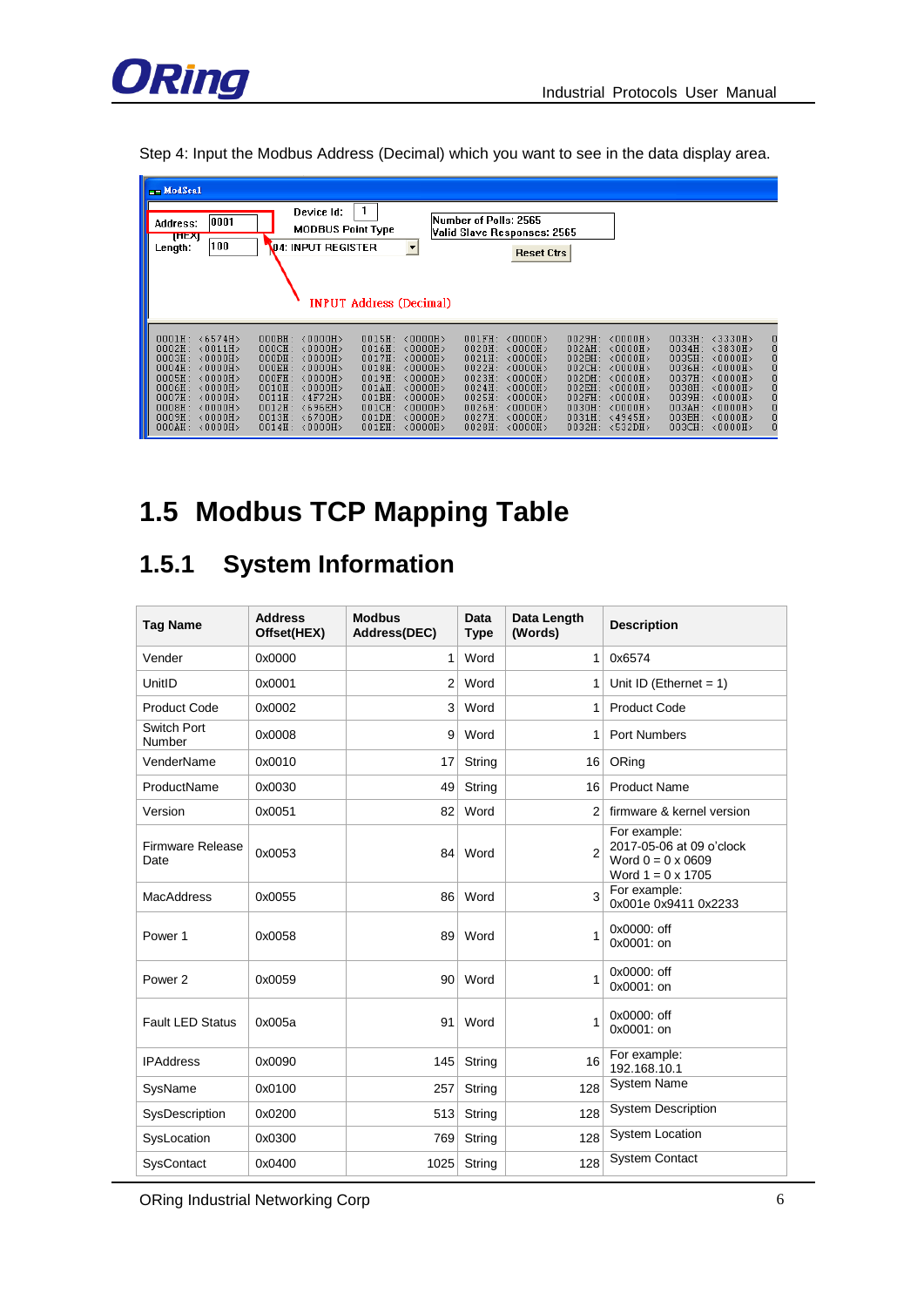

# <span id="page-7-0"></span>**1.5.2 Port Information**

| <b>Tag Name</b>                 | <b>Address</b><br>Offset(HEX) | <b>Modbus</b><br>Address(DEC) | <b>Data</b><br><b>Type</b> | Data Length<br>(Words) | <b>Description</b>                                                                                                                                                                                                                                                                       |
|---------------------------------|-------------------------------|-------------------------------|----------------------------|------------------------|------------------------------------------------------------------------------------------------------------------------------------------------------------------------------------------------------------------------------------------------------------------------------------------|
| PortStatus<br>Port $1 - N$      | 0x1000<br>~100N               | 4097                          | Word                       | 1                      | $0x0000$ : link down<br>$0x0001$ : link up<br>0x0002: disable                                                                                                                                                                                                                            |
| PortSpeed<br>Port $1 - N$       | 0x1100<br>$-0x110N$           | 4353                          | Word                       |                        | 0x0000: 10M-Half<br>0x0001: 10M-Full<br>0x0002: 100M-Half<br>0x0003: 100M-Full<br>0x0000: 10M-Half<br>0x0001: 10M-Full<br>0x0002: 100M-Half<br>0x0003: 100M-Full<br>0x0004: 1G-Half<br>0x0005: 1G-Full<br>0x0006: 2.5G-Half<br>0x0007: 2.5G-Full<br>0x0008: 10G-Half<br>0x0009: 10G-Full |
| <b>PortFlowCtrl</b><br>Port 1~N | 0x1200<br>~50x120N            | 4609                          | Word                       | 1                      | 0x0000: off<br>0x0001: on                                                                                                                                                                                                                                                                |
| PortDescription<br>Port $1 - N$ | 0x1400<br>~50x140N            | 5121                          | String                     | 16                     | Port Type, eg. "100M", "1G",<br>"10G", "SFP1G", "1GCOMBO"                                                                                                                                                                                                                                |

# <span id="page-7-1"></span>**1.5.3 PoE Information**

| Tag Name                   | <b>Address</b><br>Offset(HEX) | <b>Modbus</b><br>Address(DEC) | Data<br><b>Type</b> | Data Length<br>(Words) | <b>Description</b>             |
|----------------------------|-------------------------------|-------------------------------|---------------------|------------------------|--------------------------------|
| Port PoE Voltage           | 0x1800~                       | 6145                          | Word                |                        | For example:<br>$0x0005 = 5V$  |
| Port PoE Current   0x1830~ |                               | 6193                          | Word                |                        | For example:<br>$0x000D = 13A$ |
| Port PoE Power             | $0x1860 -$                    | 6241                          | Word                |                        | For example:<br>$0x000A = 10W$ |

# <span id="page-7-2"></span>**1.5.4 Packets Information**

| <b>Tag Name</b>          | <b>Address</b><br>Offset(HEX) | <b>Modbus</b><br>Address(DEC) | Data<br><b>Type</b> | Data Length<br>(Words) | <b>Description</b>                                                        |
|--------------------------|-------------------------------|-------------------------------|---------------------|------------------------|---------------------------------------------------------------------------|
| Port Tx Packets          | $0x2000 -$                    | 8193                          | Word                |                        | For example:<br>Amount = $44332211$<br>Word $0 = 4433$<br>Word $1 = 2211$ |
| Port Rx Packets          | $0x2100 -$                    | 8449                          | Word                |                        | For example:<br>Amount = 44332211<br>Word $0 = 4433$<br>Word $1 = 2211$   |
| port Tx Error<br>Packets | $0x2200 -$                    | 8705                          | Word                |                        | For example:<br>Amount = $44332211$<br>Word $0 = 4433$<br>Word $1 = 2211$ |
| port Rx Error<br>Packets | 0x2300~                       | 8961                          | Word                |                        | For example:<br>Amount = 44332211<br>Word $0 = 4433$<br>Word $1 = 2211$   |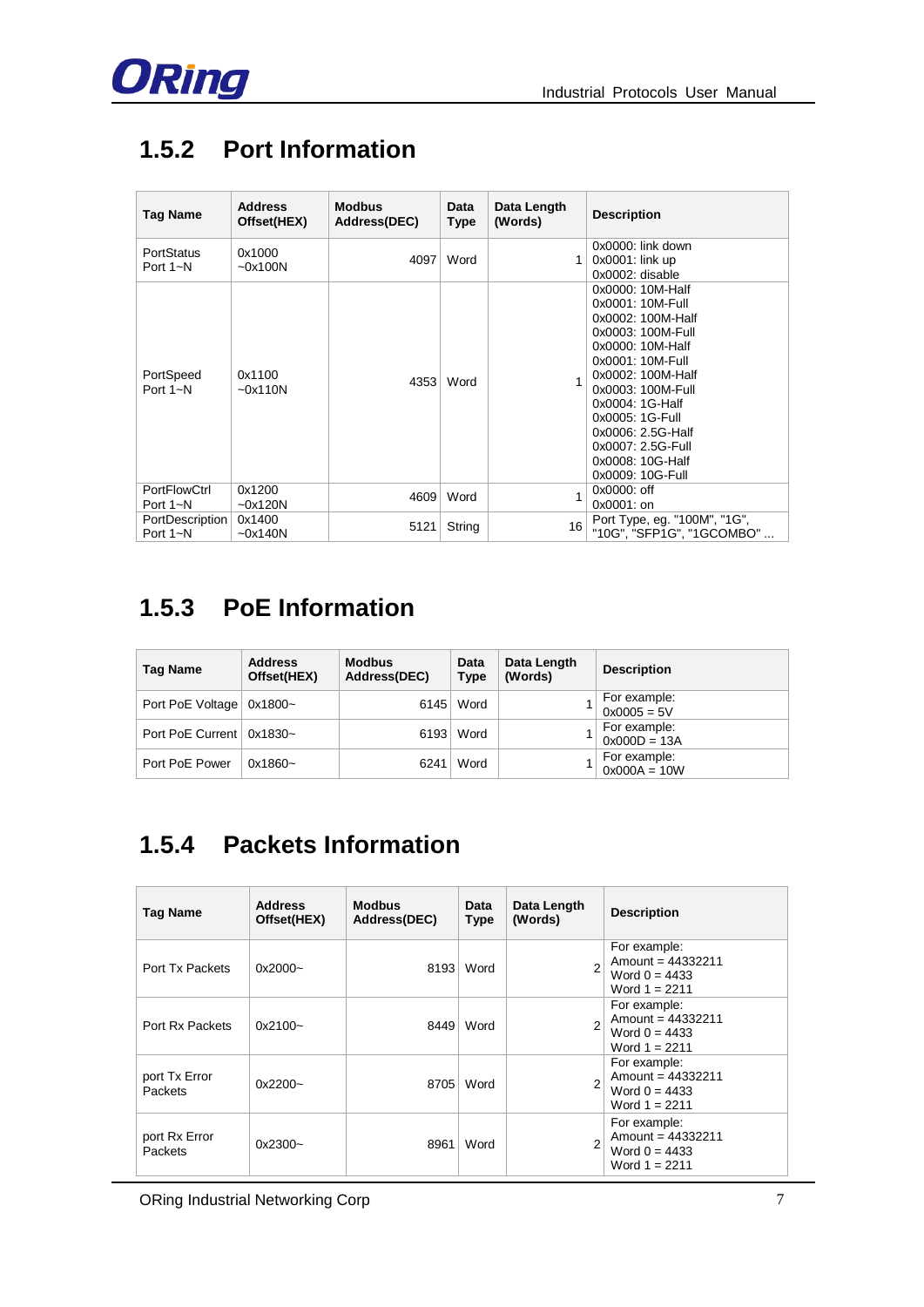

# <span id="page-8-0"></span>**1.5.5 Redundant Information**

| Tag Name                                | <b>Address</b><br>Offset(HEX) | <b>Modbus</b><br>Address(DEC) | Data<br><b>Type</b> | Data Length<br>(Words) | <b>Description</b>                                                                                                                                                 |
|-----------------------------------------|-------------------------------|-------------------------------|---------------------|------------------------|--------------------------------------------------------------------------------------------------------------------------------------------------------------------|
| Redundancy<br>Protocol                  | 0x3000                        | 12289                         | Word                | $\mathbf{1}$           | 0x0000: none<br>0x0001: RSTP<br>0x0002: O-Ring<br>0x0003: O-Chain                                                                                                  |
| <b>RSTP Root</b>                        | 0x3100                        | 12545 Word                    |                     |                        | 0x0000: not root bridge<br>$1$ 0x0001: root bridge<br>0xffff: protocol not enabled                                                                                 |
| <b>RSTP Port Status</b><br>Port $1 - N$ | 0x3200~                       | 12801                         | Word                |                        | 0x0000: disabled<br>0x0001: not RSTP port<br>0x0002: link down<br>$1$ 0x0003: discarding<br>0x0004: learning<br>0x0005: forwarding<br>0xffff: protocol not enabled |
| O-Ring<br>Master/Slave                  | 0x3300                        | 13057                         | Word                | $\mathbf{1}$           | 0x0000: slave<br>$0x0001$ : master<br>Oxffff: protocol not enabled                                                                                                 |
| O-Ring Port1<br><b>Status</b>           | 0x3301                        | 13058 Word                    |                     | 1                      | 0x0002: link down<br>0x0003: blocked<br>0x0005: forwarding<br>0xffff: protocol not enabled                                                                         |
| O-Ring Port2<br><b>Status</b>           | 0x3302                        | 13059                         | Word                | $\mathbf{1}$           | 0x0002: link down<br>0x0003: blocked<br>0x0005: forwarding<br>0xffff: protocol not enabled                                                                         |
| Couple Ring<br>Enable                   | 0x3303                        | 13060                         | Word                | 1                      | 0x0000: off<br>0x0001: on                                                                                                                                          |
| Couple Port<br><b>Status</b>            | 0x3304                        | 13061                         | Word                | 1                      | 0x0002: link down<br>0x0003: blocked<br>0x0005: forwarding<br>0xffff: protocol not enabled                                                                         |
| O-Chain Edge<br>Switch                  | 0x3700                        | 14081                         | Word                | 1                      | 0x0000: not edge switch<br>0x0001: edge switch<br>0xffff: protocol not enabled                                                                                     |
| O-Chain Port1<br><b>Status</b>          | 0x3701                        | 14082 Word                    |                     | $\mathbf{1}$           | 0x0002: link down<br>0x0003: blocked<br>0x0005: forwarding<br>0xffff: protocol not enabled                                                                         |
| O-Chain Port2<br><b>Status</b>          | 0x3702                        | 14083 Word                    |                     | 1                      | 0x0002: link down<br>0x0003: blocked<br>0x0005: forwarding<br>0xffff: protocol not enabled                                                                         |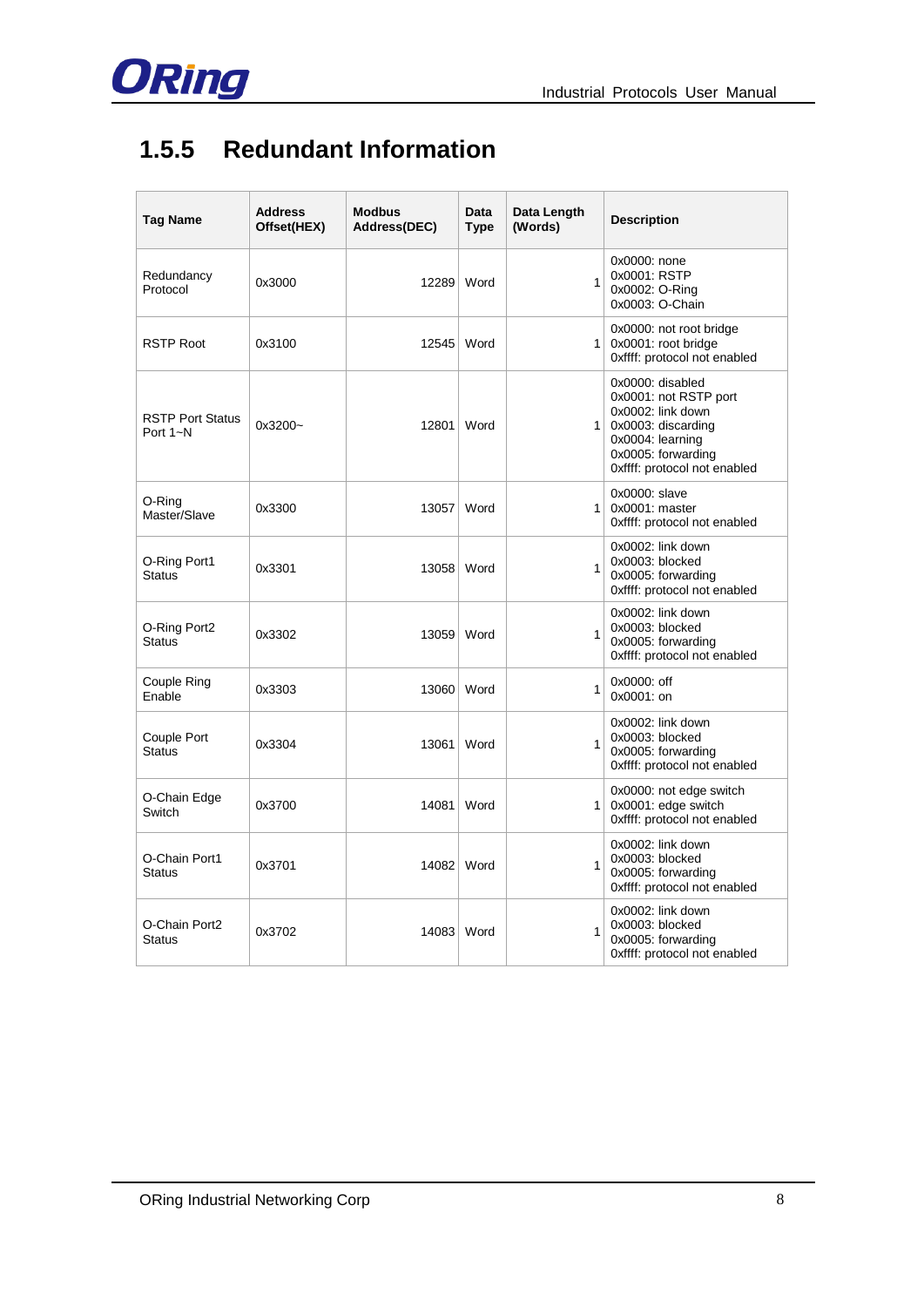

# <span id="page-9-0"></span>**EtherNet/IP**

# <span id="page-9-1"></span>**2.1 Introduction**

EtherNet/IP is an industrial network protocol that adapts the Common Industrial Protocol (CIP) to standard Ethernet. The EtherNet/IP and CIP are managed by ODVA, Inc., which founded in 1995 with over 300 corporate members. CIP uses its object-oriented design to provide EtherNet/IP with the services and device profiles needed for real-time control applications and to promote consistent implementation of automation functions across products. With EtherNet/IP, users can integrate I/O control, device configuration and data collection across multiple networks like Rockwell systems or other EtherNet/IP systems. For more information, please visit [https://www.odva.org](https://www.odva.org/)

# <span id="page-9-2"></span>**2.2 Messaging Types**

EtherNet/IP supports two types of communications: Explicit and Implicit Messaging.

- Explicit messaging a client/server communications which uses TCP/IP over Ethernet.
- Implicit messaging a time critical, scheduled producer/consumer communication which uses UDP/IP over Ethernet.

For large data communication, Explicit Messaging is the preferred choice because bandwidth is saved, as data is only requested when necessary.

For high speed, real-time applications, Implicit Messaging is the preferred choice. Implicit messaging is often referred to as I/O messaging because it's frequently used for communication between a controller and remote I/O.

# <span id="page-9-3"></span>**2.3 Configuring EtherNet/IP on Oring Switches**

Follow the steps below to configure EtherNet/IP on Oring Switches.

Step 1: Login the web page of the switch

Step 2: Find EtherNet/IP Configuration Page on Basic Setting → EtherNet/IP

- Step 3: Select Enable and click Save to enable the EtherNet/IP.
- Step 4: Click Download EDS File.

**EtherNet/IP Configuration** Mode Enabled v Save | Reset | Download EDS file

Note: Since Ethernet/IP devices can generate a lot of multicast traffic, users are recommended to enable IGMP snooping to avoid overloading.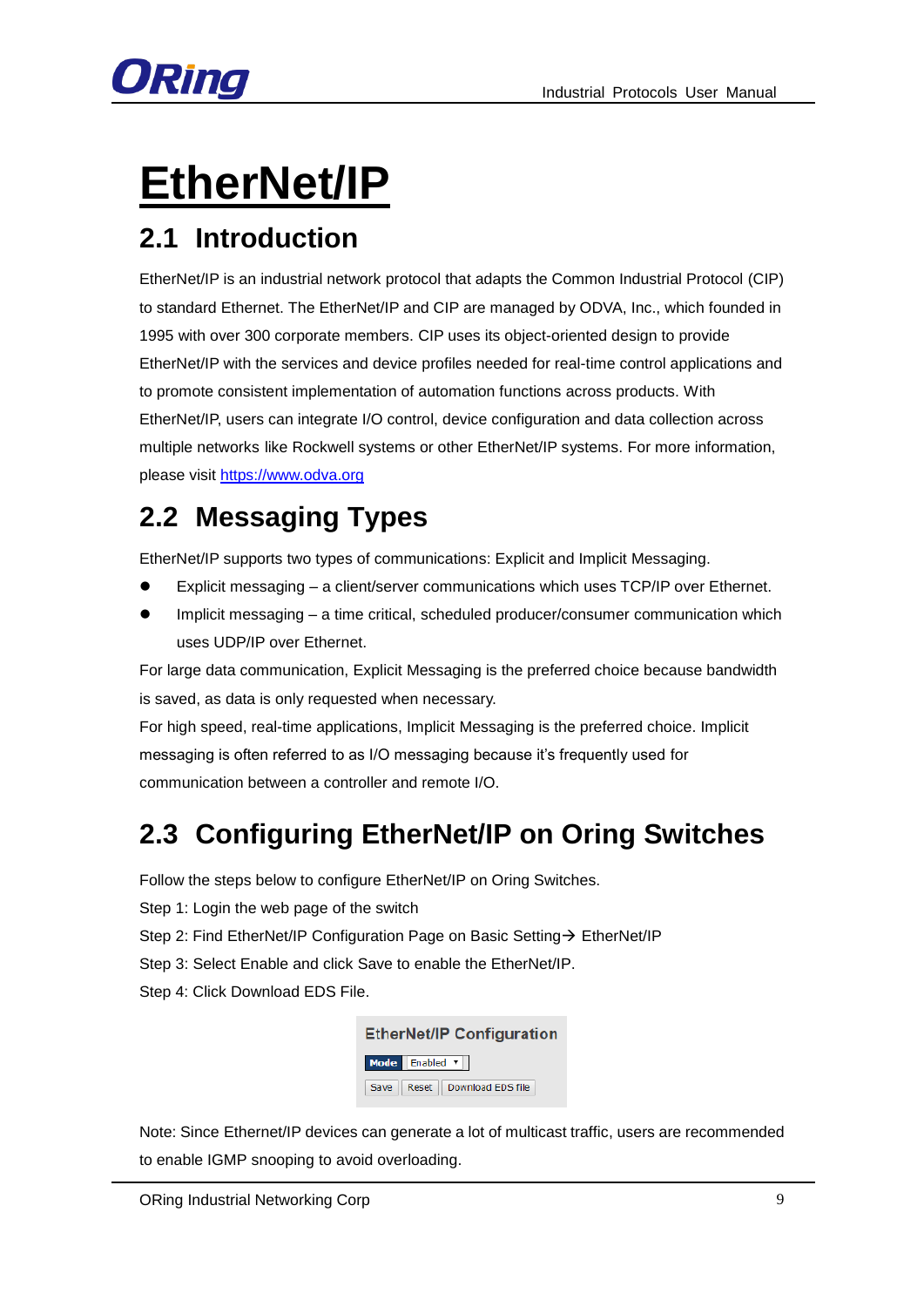

# <span id="page-10-0"></span>**2.4 Monitoring EtherNet/IP Information**

After configuring EtherNet/IP on Oring Switches, users can read the information through any EtherNet/IP based software and monitor the status of the switch easily.

#### **Create Device on EtherNet/IP based software**

Step 1: Start an EtherNet/IP management software like "Rockwell Studio 5000".

Step 2: Upload the EDS File of the switch. You can right click the device to upload EDS file or download the EDS file from web page and upload it using other configuration tool.

EDS files are simple text files used by network configuration tools to help to identify products and easily commission them on a network.



#### **Monitor Implicit Messaging**

Implicit messaging is often referred to as I/O messaging because it's frequently used for

communication between a controller and remote I/O.

Step 1: Find I/O configuration $\rightarrow$  Find your PLC device  $\rightarrow$  Right click to add a module  $\rightarrow$  Choose

"Generic Ethernet Module" and click "Create"

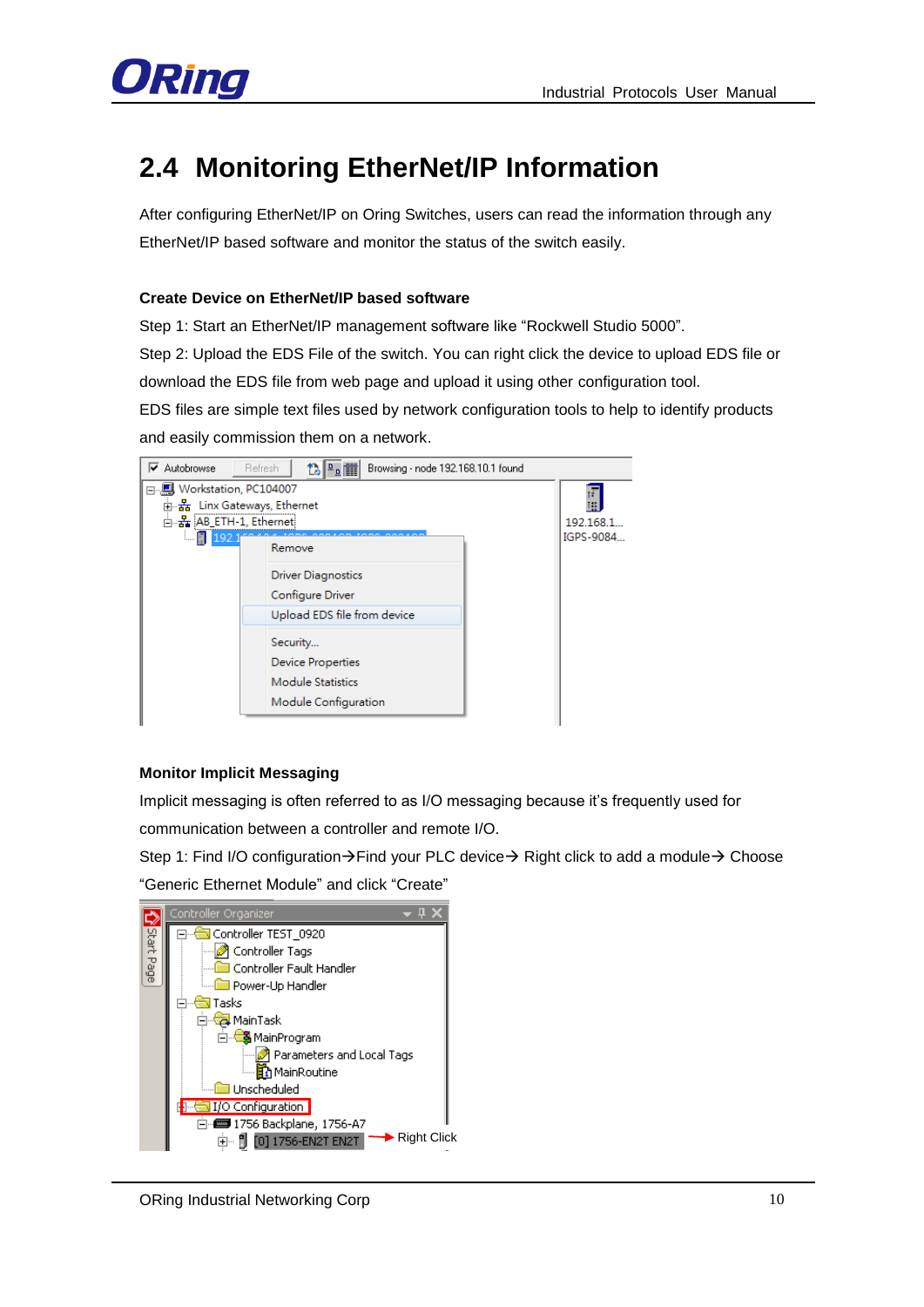

#### .<br>ielect Module Type

| ⊽<br>⊽<br>Module Type Category Filters<br>Module Type Vendor Filters<br>⊽<br>☑<br>Allen-Bradlev<br>Analog<br>⊽<br><b>CIP Motion Converter</b><br>Cognex Corporation<br>⊽<br>⊽<br>Endress+Hauser<br>Communication<br>罓<br>⊽<br>FANUC CORPORATION<br>Communications Adapter<br>☑ |                    |
|--------------------------------------------------------------------------------------------------------------------------------------------------------------------------------------------------------------------------------------------------------------------------------|--------------------|
|                                                                                                                                                                                                                                                                                |                    |
|                                                                                                                                                                                                                                                                                |                    |
|                                                                                                                                                                                                                                                                                |                    |
|                                                                                                                                                                                                                                                                                |                    |
|                                                                                                                                                                                                                                                                                |                    |
| <b>EAMLIC Robotion Amorion</b><br>м<br>Controllor<br>ы                                                                                                                                                                                                                         |                    |
|                                                                                                                                                                                                                                                                                |                    |
| Vendor<br>Catalog Number<br>Description                                                                                                                                                                                                                                        | Category           |
| F151<br>Flowserve 600Vac/810Vdc<br>Reliance Electric                                                                                                                                                                                                                           | DPI to EtherNet/IP |
| EtherNet/IP<br>SoftLogix5800 EtherNet/IP<br>Allen-Bradlev                                                                                                                                                                                                                      | Communication      |
| ETHERNET-BRIDGE<br>Generic EtherNet/IP CIP Bridge<br>Allen-Bradley                                                                                                                                                                                                             | Communication      |
| ETHERNET-MODULE<br>Generic Ethernet Module<br>Allen-Bradley                                                                                                                                                                                                                    | Communication      |
| ETHERNET-PANELVIEW<br>EtherNet/IP Panelview<br>Allen-Bradley                                                                                                                                                                                                                   | HMI                |
| EX250-SEN1<br>Ethernet Valve Manifold SILL<br><b>SMC</b> Corporation                                                                                                                                                                                                           | Communication      |
| EM2RO-SEN1<br>SMC Cornoration<br>Ethernet Valve Manifold SILL                                                                                                                                                                                                                  | Communication      |

Step 2: Set the ORing switch on this module.

Set the following value and click OK.

- Name: ORing switch model name
- Comm Format: Data-INT
- IP Address: the default IP address of ORing switch is (192.168.10.1)
- Input: Assembly Instance=1, Size=4

Output: Assembly Instance=2, Size=4

Configuration: Assembly Instance=4, Size=0

| D<br><b>Select Module Type</b>                                                                       |                                         |                                                    |                            |                 |                          |                 |
|------------------------------------------------------------------------------------------------------|-----------------------------------------|----------------------------------------------------|----------------------------|-----------------|--------------------------|-----------------|
| <b>New Module</b>                                                                                    |                                         |                                                    |                            |                 |                          | $\vert x \vert$ |
| Type:<br>Vendor:<br>Allen-Bradley<br>EN2T<br>Parent:<br>Na <u>m</u> e:<br>IGPS9084GP<br>Description: | ETHERNET-MODULE Generic Ethernet Module | <b>Connection Parameters:</b><br>Input:<br>Output: | Assembly<br>Instance:<br>2 | Size:<br>4<br>4 | $(16-bit)$<br>$(16-bit)$ |                 |
| Comm Format: Data - INT                                                                              |                                         | Configuration:                                     | 14                         | 0               | $(8-bit)$                |                 |
| Address / Host Name<br>C IP Address:<br>C Host Name:                                                 |                                         | Status Input:<br>Status Output:                    |                            |                 |                          |                 |
| Open Module Properties                                                                               |                                         | <b>OK</b>                                          | Cancel                     |                 | <b>Help</b>              |                 |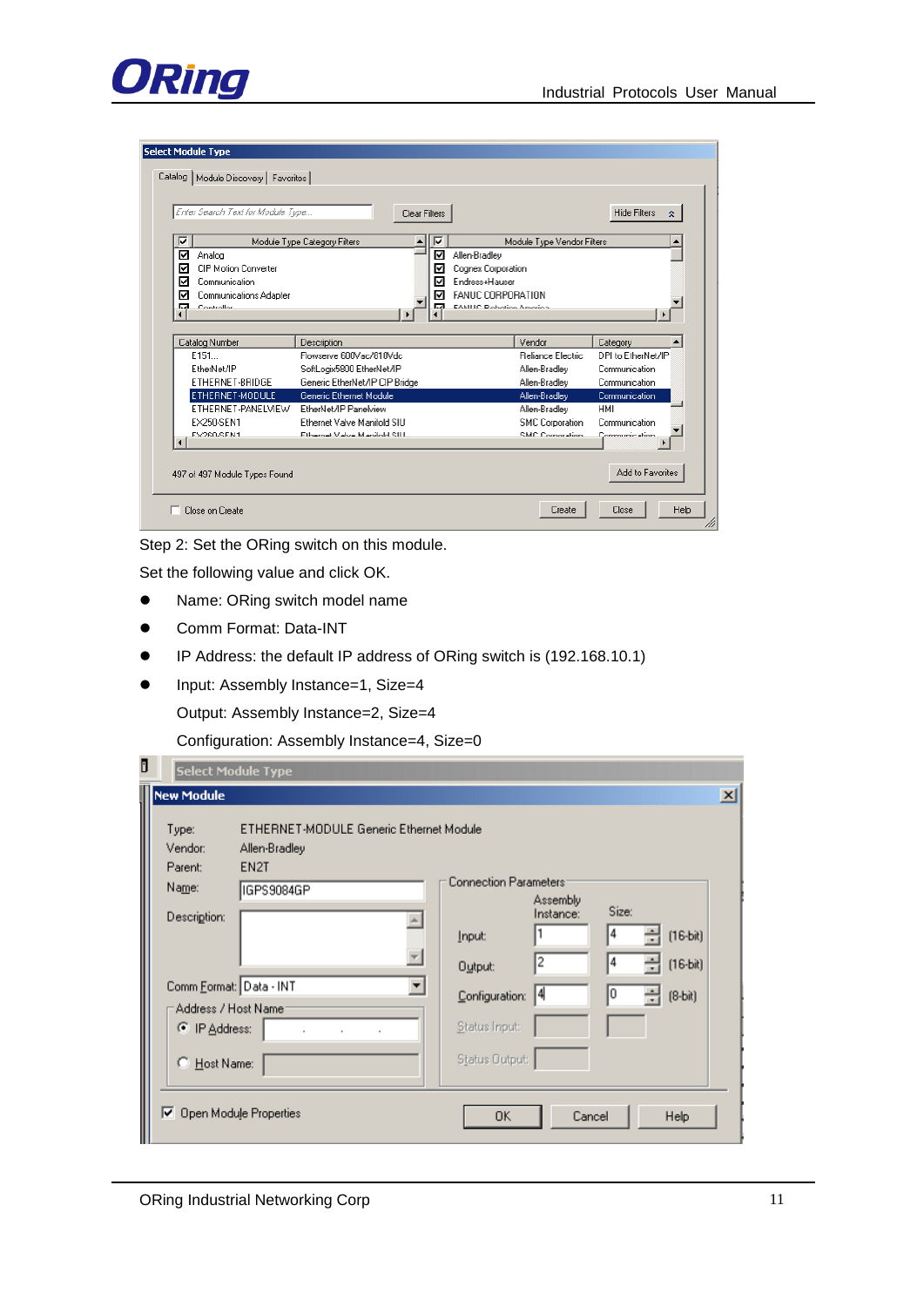

Step 3: Download the configuration to save the setting.



Step 4: Right click "Controller Tags" to Monitor Tags.

|            | Controller Organizer |                   |
|------------|----------------------|-------------------|
|            | Controller TEST_0920 |                   |
| Start Page | Cor<br>Corl          | Ctrl+W<br>New Tag |
|            | <b>Pow</b><br>Tasks  | Monitor Tags      |
|            | Mair<br>ن. ⊐         | Edit Tags         |
|            |                      | Verify            |
|            |                      | Export Tags       |
|            | Uns                  | Print             |
|            | Motion Groupe        |                   |

Step 5: the Implicit messaging of the ORing Switch will be shown as below.

Check the Chapter 2.5 (CIP Objects of EtherNet/IP) to get the details of the values.

| Scope: UTEST_0920<br>Show: All Tags<br>$\overline{\phantom{0}}$ | V Enter Name Fi |
|-----------------------------------------------------------------|-----------------|
| $\equiv$ $\mid \triangledown \mid$ Value<br>Name                | €               |
| 田-IGPS9084GP:0                                                  | $\{\ldots\}$    |
| □-IGPS9084GP:I                                                  | $\{\ldots\}$    |
| 白-IGPS9084GP:I.Data                                             | $\{\ldots\}$    |
| 白-IGPS9084GP:I.Data[0]                                          | 80              |
| -IGPS9084GP:I.Data[0].0                                         | 0               |
| -IGPS9084GP:I.Data[0].1                                         | 0               |
| -IGPS9084GP:I.Data[0].2                                         | 0               |
| -IGPS9084GP:I.Data[0].3                                         | 0               |
| -IGPS9084GP:I.Data[0].4                                         |                 |
| -IGPS9084GP:I.Data[0].5                                         | 0               |
| -IGPS9084GP:I.Data[0].6                                         |                 |
| -IGPS9084GP:I.Data[0].7                                         | 0               |
| -IGPS9084GP:I.Data[0].8                                         | 0               |
| 4GPS9084GP:I.Data[0].9                                          | $\mathbf 0$     |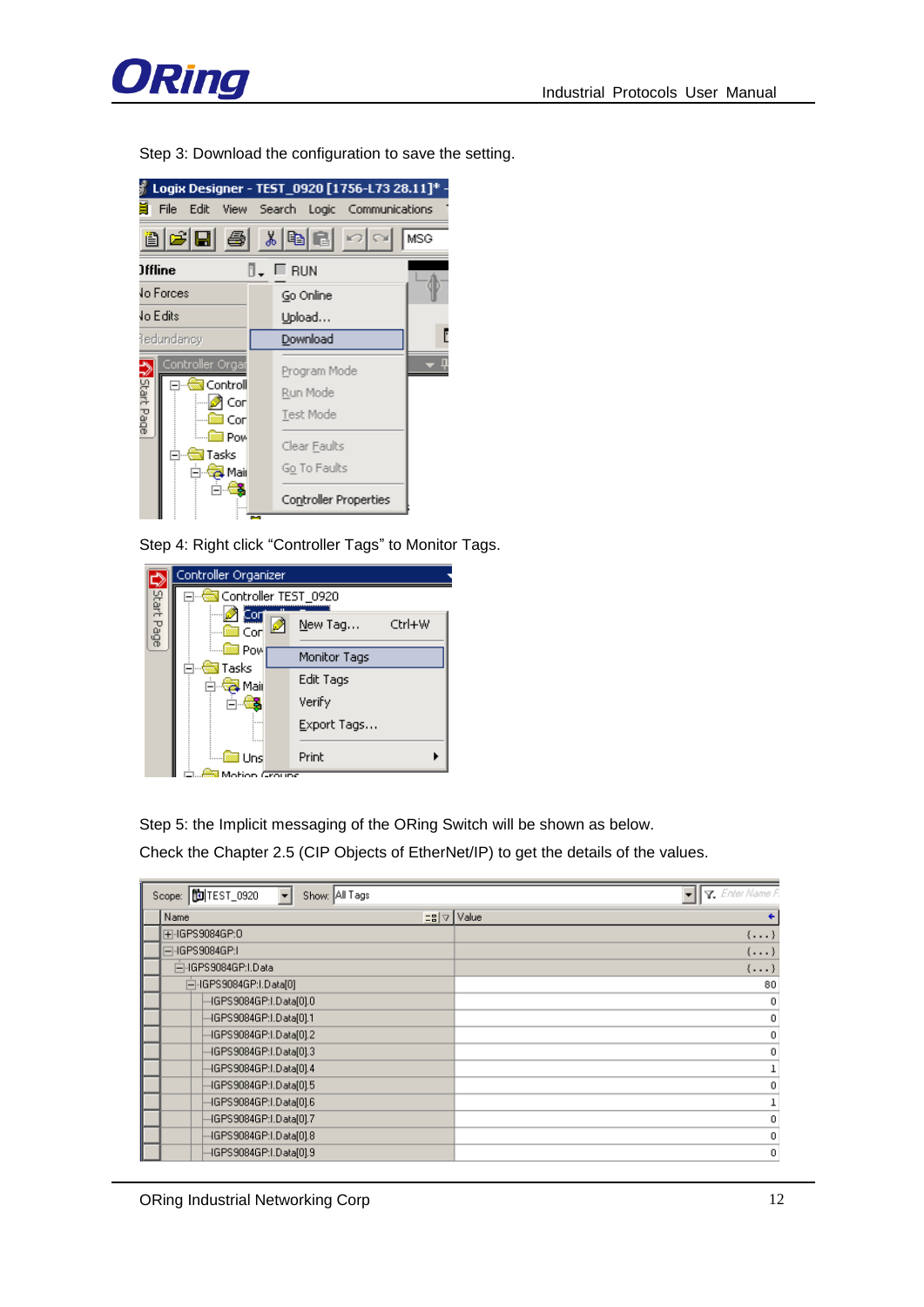

#### **Monitor Explicit Messaging**

The messages ORing supported are defined in Chapter 2.5 (CIP Objects of EtherNet/IP).

Step 1: Right clicks "Controller Tags" and click "New Tag" to create a new tag for messaging.



| <b>New Tag</b>           |                            | $\vert x \vert$    |  |  |  |  |  |
|--------------------------|----------------------------|--------------------|--|--|--|--|--|
| Name:                    | PortNum                    | Create $ \bullet $ |  |  |  |  |  |
| Description:             | A                          | Cancel             |  |  |  |  |  |
|                          |                            | Help               |  |  |  |  |  |
|                          |                            |                    |  |  |  |  |  |
| Usage:                   | <controller></controller>  |                    |  |  |  |  |  |
| Type:                    | Connection<br>Base         |                    |  |  |  |  |  |
| Alias For:               |                            |                    |  |  |  |  |  |
| Data Type:               | <b>INT</b>                 |                    |  |  |  |  |  |
| Parameter<br>Connection: |                            |                    |  |  |  |  |  |
| Scope:                   | <b>的</b> TEST_0920         |                    |  |  |  |  |  |
| External<br>Access:      | Read/Write                 |                    |  |  |  |  |  |
| Style:                   | Decimal                    |                    |  |  |  |  |  |
| $\Box$ Constant          |                            |                    |  |  |  |  |  |
| Sequencing               |                            |                    |  |  |  |  |  |
| Open Configuration       |                            |                    |  |  |  |  |  |
| г                        | Open Parameter Connections |                    |  |  |  |  |  |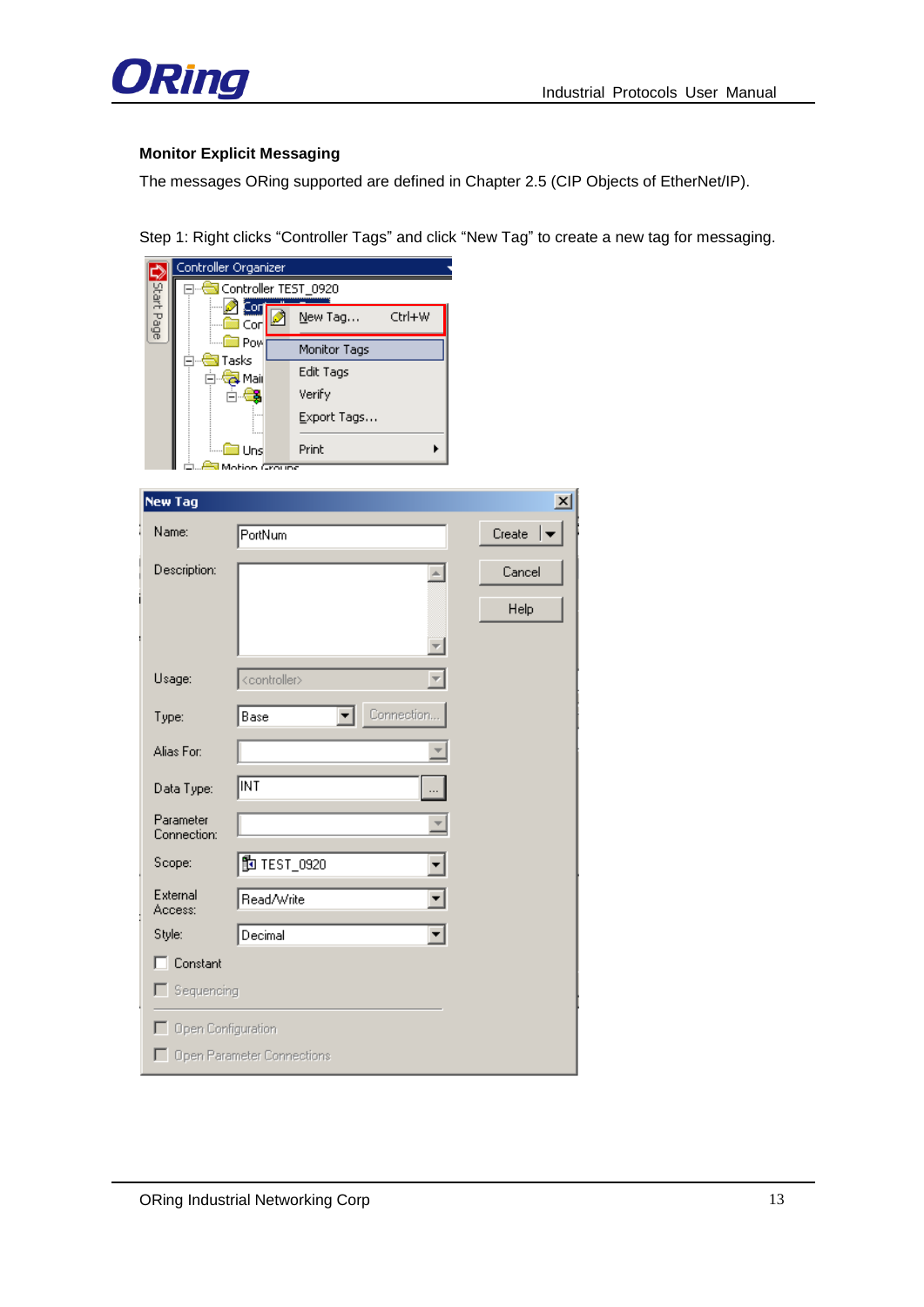

Step 2: Add a Message.

Click "MainRoutine"  $\rightarrow$  click "Input/Output" Page on the top right side  $\rightarrow$  click "MSG" on the top side  $\rightarrow$  Enter the Message Control name.



(End)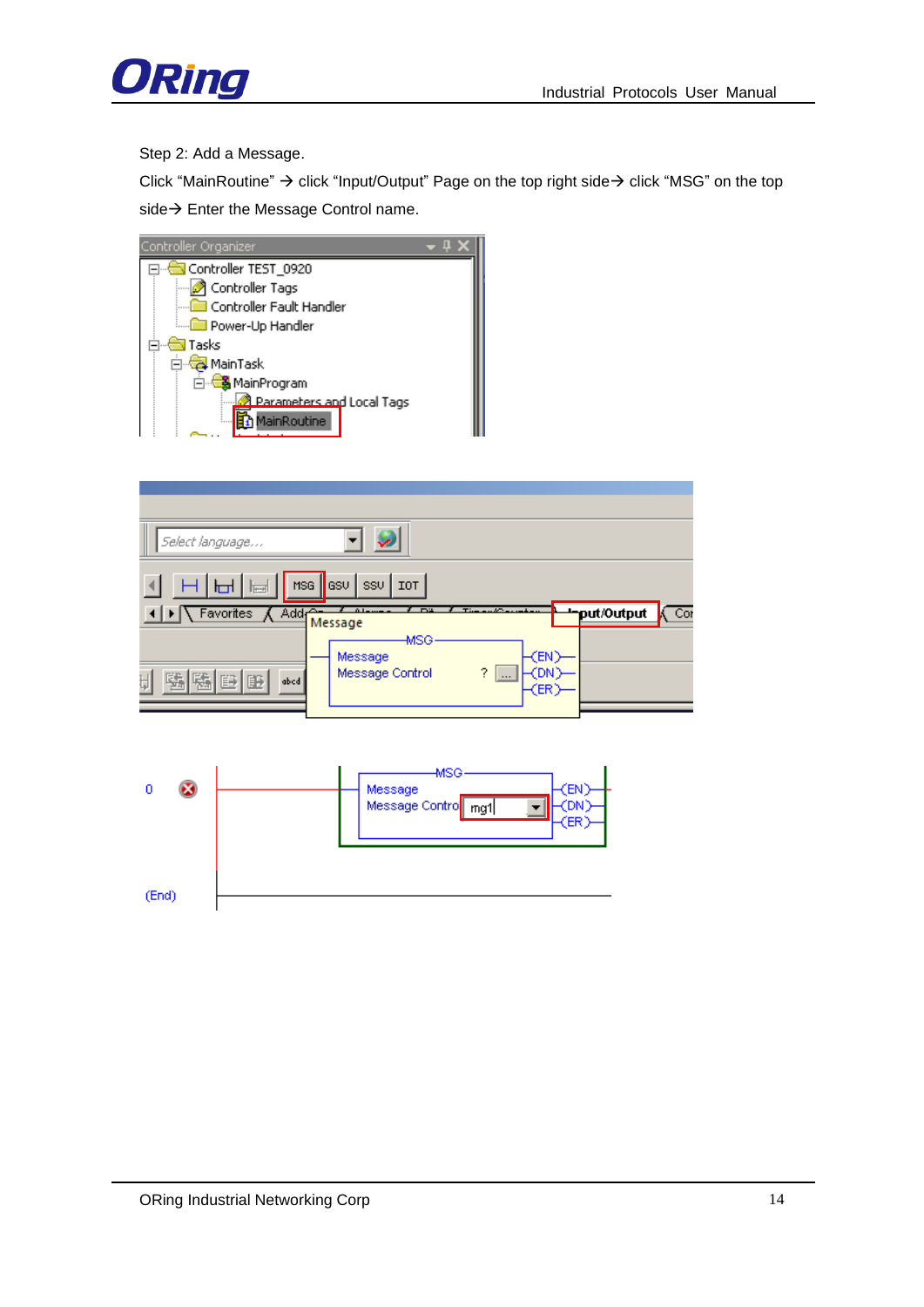

Step 3: Set the Message Configuration based on the value defined in Chapter 2.5 (CIP Objects of EtherNet/IP).

For example, Switch Port Number is defined in ORing Networking Object (class=328), and the other information show as below.

| Attr ID | <b>Access</b><br>Rule | Name               | Data Type | <b>Description</b>     |
|---------|-----------------------|--------------------|-----------|------------------------|
|         | Get                   | Switch Port Number | USINT (8) | Switch max port number |

Enter the value defined in Chapter 2.5 and choose the Destination Tag created on step 1.

| <b>Message Configuration - mg1</b>               | $\boldsymbol{\mathsf{x}}$           |
|--------------------------------------------------|-------------------------------------|
| Configuration <sup>*</sup> Communication   Tag   |                                     |
| CIP Generic<br>Message Type:                     |                                     |
| Service<br>Get Attribute Single<br>Type:         | Source Element:<br>v                |
| Service                                          | (Bytes)<br>Source Length:<br>$\cup$ |
| (Hex) Class:<br>(Hex)<br>328<br>e<br>Code:       | PortNum<br>Destination              |
| (Hex)<br>Attribute:<br>Instance:   1<br>1        | Element:<br>New Tag                 |
|                                                  |                                     |
| $\bigcirc$ Enable<br>○ Enable Waiting<br>○ Start | O Done<br>Done Length: 0            |
| Extended Error Code:<br>O Error Code:            | Timed Out ←                         |
| Error Path: IGPS9084GP<br>Error Text:            |                                     |
| <b>OK</b>                                        | Cancel<br>Help<br>Apply             |

Select the ORing switch on Communication Page, and then click OK.

| <b>Message Configuration - mg1</b><br>×                                                                                 |
|-------------------------------------------------------------------------------------------------------------------------|
| Configuration <sup>*</sup> Communication<br>Tag                                                                         |
| Browse<br>C Path: GPS9084GP                                                                                             |
| IGPS9084GP                                                                                                              |
| C Broadcast:                                                                                                            |
| Communication Method                                                                                                    |
| ¦'A'<br>10<br>슦<br>C CIP C DH+ Channel:<br>Destination Link:                                                            |
| $\mathsf{C}\ \mathsf{GIP}\ \mathsf{W}$ ith<br>$\frac{1}{\sqrt{2}}$ (Octal)<br>10<br>Source Link: 0<br>Destination Node: |
| □ Connected<br>□ Cache Connections<br>□ Large Connection<br>$\leftarrow$                                                |
|                                                                                                                         |
| O Done<br>$\bigcirc$ Enable<br>◯ Enable Waiting<br>○ Start<br>Done Length: 0                                            |
| Timed Dut $\div$<br><b>Extended Error Code:</b><br>C Error Code:                                                        |
| Error Path: IGPS9084GP<br>Error Text:                                                                                   |
| 0K<br>Cancel<br>Help<br>Apply                                                                                           |

ORing Industrial Networking Corp 15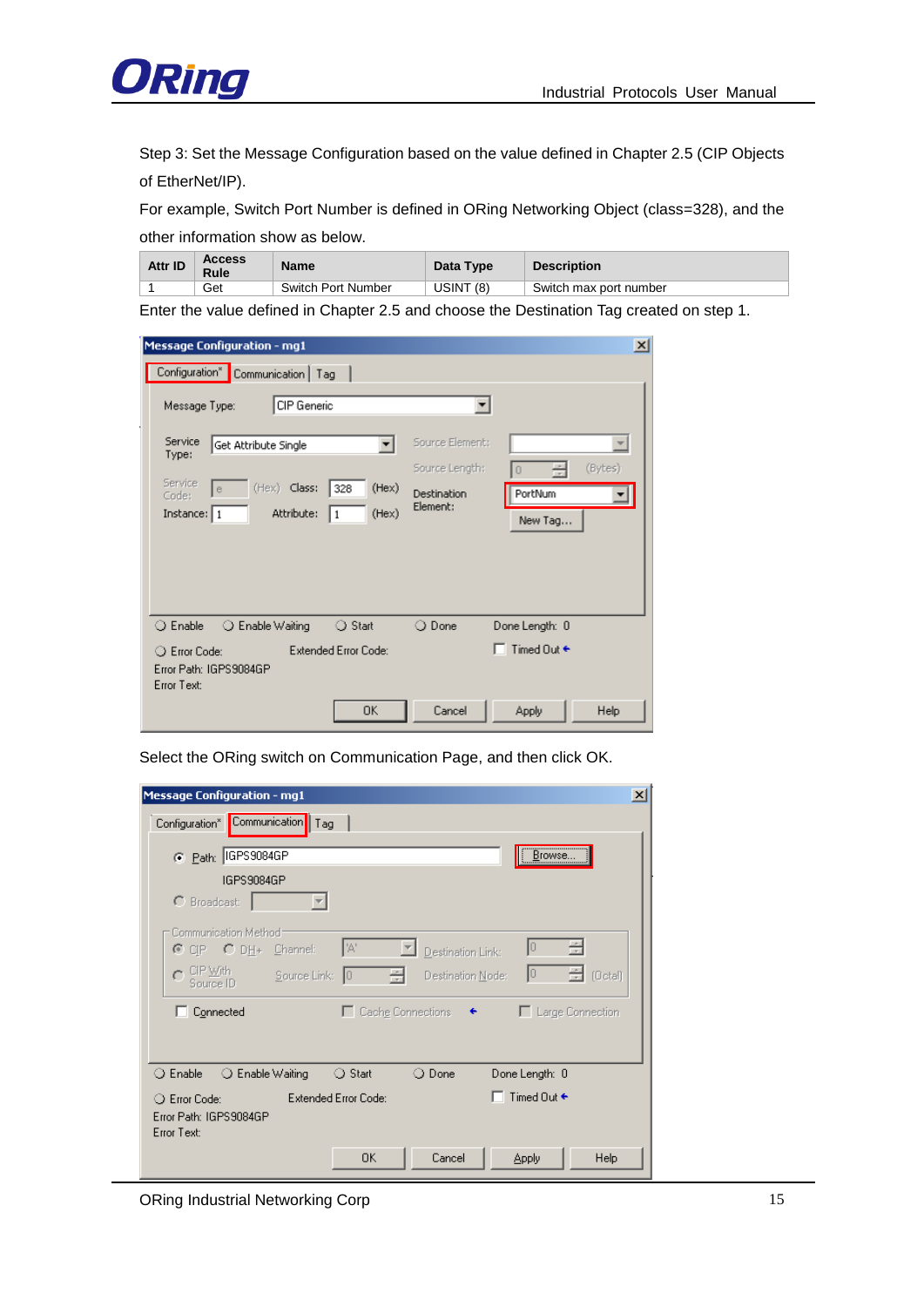

Step 4: Download the configuration to save the setting.



Step 5: The message mg1 is working. Click the Watch page on the bottom side to see the port number information.

| ΙO   | <b>MSG</b><br>Message<br>Message Control | EN"<br>mg1<br>$\cdots$ |
|------|------------------------------------------|------------------------|
| End) |                                          |                        |

|                             | $\parallel$ Watch    |          |     |                          |       |              |              |              |             |
|-----------------------------|----------------------|----------|-----|--------------------------|-------|--------------|--------------|--------------|-------------|
|                             | Current Routine<br>e |          |     |                          |       |              |              |              |             |
|                             |                      |          |     |                          |       |              |              |              |             |
|                             |                      | Name     | 드립고 | Scope                    | Value |              | ← Force Mask | ←            | Description |
|                             |                      | -PortNum |     | Controller               |       | $\{\ldots\}$ |              | $\{\ldots\}$ |             |
| 中-PortNum[0]。<br>Controller |                      |          |     | $12 \square$             |       |              |              |              |             |
|                             |                      |          |     |                          |       |              |              |              |             |
|                             | $\overline{\bullet}$ | Errors   |     | Search Results Hai Watch |       |              |              |              |             |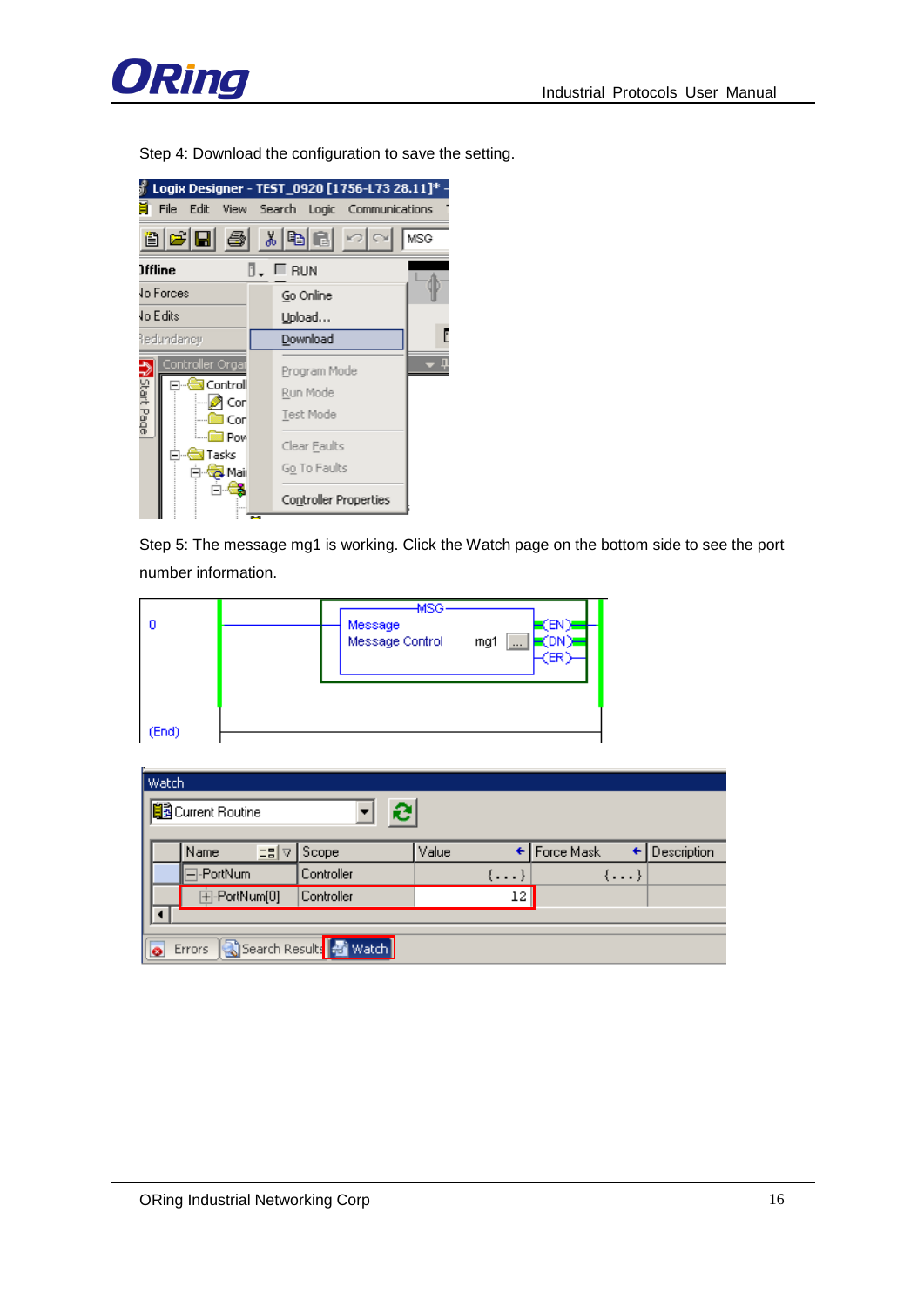

# <span id="page-17-0"></span>**2.5 CIP Objects of EtherNet/IP**

ORing switches support the following objects for PLCs and SCADA systems to monitor:

- $\bullet$  Identity Object
- **•** TCP/IP Interface Object
- **•** Ethernet Link Object
- **•** Assembly Object
- **•** Port Object
- ORing Networking Object (Vendor Specific)

The supported attributes and services of the above objects are introduced in the table below, including the access rules for each attribute. To understand the details of each attribute of the standard objects, refer to the official documents of CIP introduction (Vol. 1) and the EtherNet/IP Adaptation of CIP (Vol. 2).

## <span id="page-17-1"></span>**2.5.1 Identity Object**

The Class code of Identity object is 0x01 (Defined in CIP Vol1, 5A-2).

There is one instance of this object in our product. It stores the information of the production and the device. The following tables summarize the class attributes and the instance attributes.

| <b>Attribute</b><br>ID | <b>Access</b><br>Rule | <b>Name</b>  | Data<br><b>Type</b> | <b>Description</b>                                                                          |
|------------------------|-----------------------|--------------|---------------------|---------------------------------------------------------------------------------------------|
|                        | Get                   | Revision     | <b>UINT (16)</b>    | Revision of this object                                                                     |
| ົ                      | Get                   | Max Instance | UINT (16)           | Maximum instance number of an object currently<br>created in this class level of the device |

### <span id="page-17-2"></span>2.5.1.1 Class Attribute List

### <span id="page-17-3"></span>2.5.1.2 Instance Attribute List

| <b>Attribute</b><br>ID | <b>Access</b><br>Rule | <b>Name</b>  | <b>Struct</b> | Data Type        | <b>Description</b>                 |
|------------------------|-----------------------|--------------|---------------|------------------|------------------------------------|
|                        | Get                   | Vendor ID    |               | <b>UINT (16)</b> | 1405, the vendor ID of ORing.      |
| $\mathcal{P}$          | Get                   | Device Type  |               | <b>UINT (16)</b> | 0x38F, ORing EtherNet/IP Device    |
| 3                      | Get                   | Product Code |               | <b>UINT (16)</b> | <b>Product Code</b>                |
| 4                      | Get                   | Revision     |               | (Struct)         | The version of the Identity object |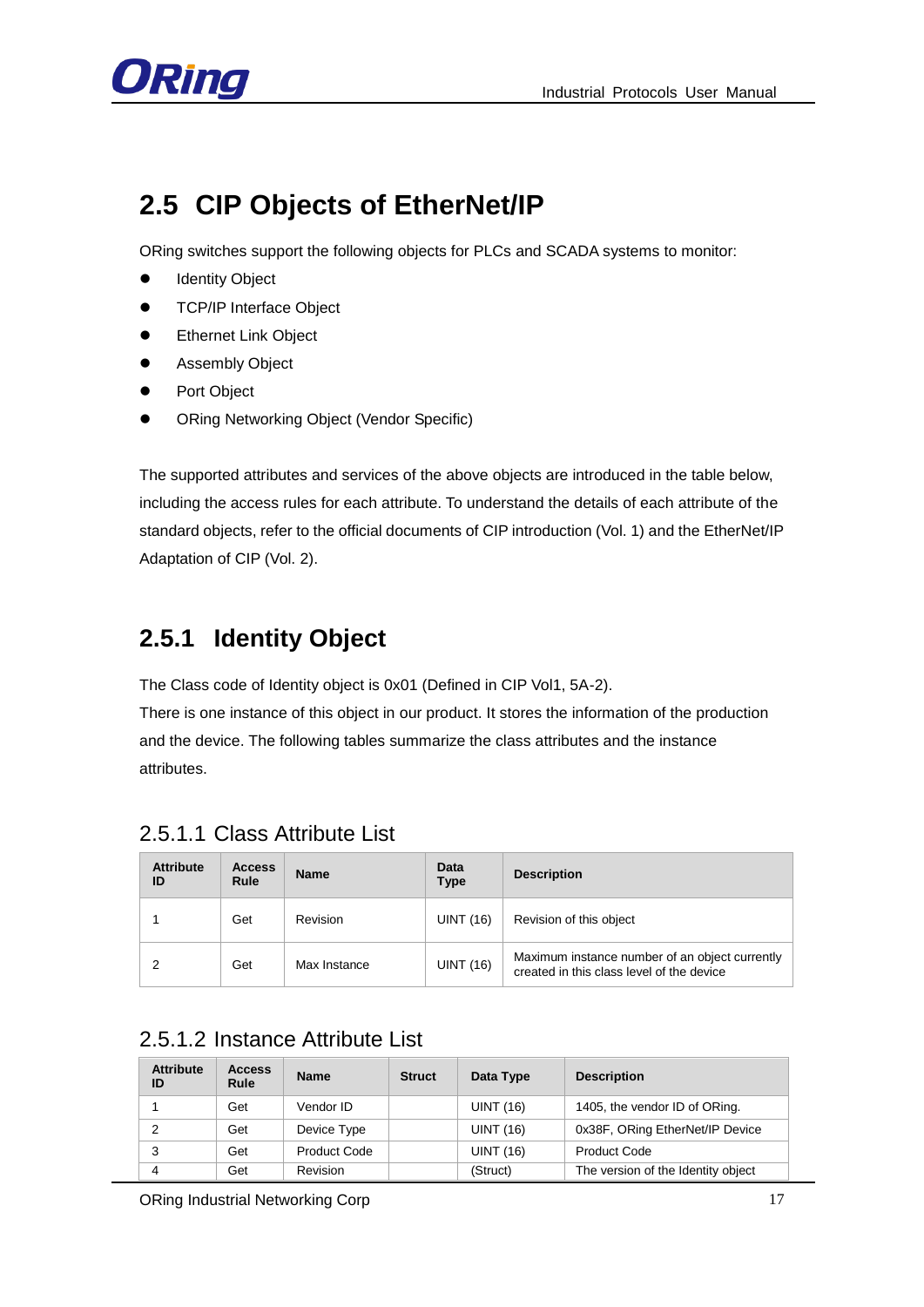

|   |     |                     | Major | USINT (8)                     | The structure member, major                  |
|---|-----|---------------------|-------|-------------------------------|----------------------------------------------|
|   |     |                     | Minor | USINT (8)                     | The structure member, minor.                 |
| 5 | Get | <b>Status</b>       |       | <b>WORD (16)</b>              | Not used                                     |
| 6 | Get | Serial Number       |       | UDINT (32)                    | The serial number of each device             |
|   | Get | <b>Product Name</b> |       | <b>SHORT</b><br><b>STRING</b> | The product name in<br>human-readable format |

### <span id="page-18-0"></span>2.5.1.3 Common Service List

| <b>Service</b> | Implementation |                 |                      |                                                     |  |
|----------------|----------------|-----------------|----------------------|-----------------------------------------------------|--|
| Code           | <b>Class</b>   | <b>Instance</b> | <b>Service Name</b>  | <b>Description</b>                                  |  |
| 0x01           |                |                 | Get Attributes All   | Returns the contents of all attributes of the class |  |
| 0x05           |                |                 | Reset                | Invokes the reset service for the device            |  |
| 0x0E           | $\checkmark$   |                 | Get_Attribute_Single | Used to read an object instance attribute.          |  |

# <span id="page-18-1"></span>**2.5.2 Assembly Object**

The ORing switch support static assembly object for CIP I/O messaging.

The Class code is 0x04 (Defined in CIP Vol 1, 5A-5).

There are three instances of this object as the following.

|               | <b>Instance Number</b> | Size (16 bit) |
|---------------|------------------------|---------------|
| Input         |                        |               |
| Output        |                        |               |
| Configuration |                        |               |

The Input means the data is produced by switch which includes the information and status report to the originator for monitoring. The Output means the data is generated by the originator (remote host) and is consumed by switch.

### <span id="page-18-2"></span>2.5.2.1 Class Attribute List

| Attr ID | <b>Access Rule</b> | <b>Name</b> | Data Type | <b>Description</b>      |
|---------|--------------------|-------------|-----------|-------------------------|
|         | Get                | Revision    | UINT (16) | Revision of this object |

### <span id="page-18-3"></span>2.5.2.2 Instance Attribute List

| Attr ID | <b>Access Rule</b> | <b>Name</b> | (Struct.) | Data Type     | <b>Description</b>             |
|---------|--------------------|-------------|-----------|---------------|--------------------------------|
| 3       | Get/Set            | Data        |           | Array of BYTE | The implicit messaging content |
|         | Get                | Size        |           | UINT (16)     | Number of bytes in Attr. 3     |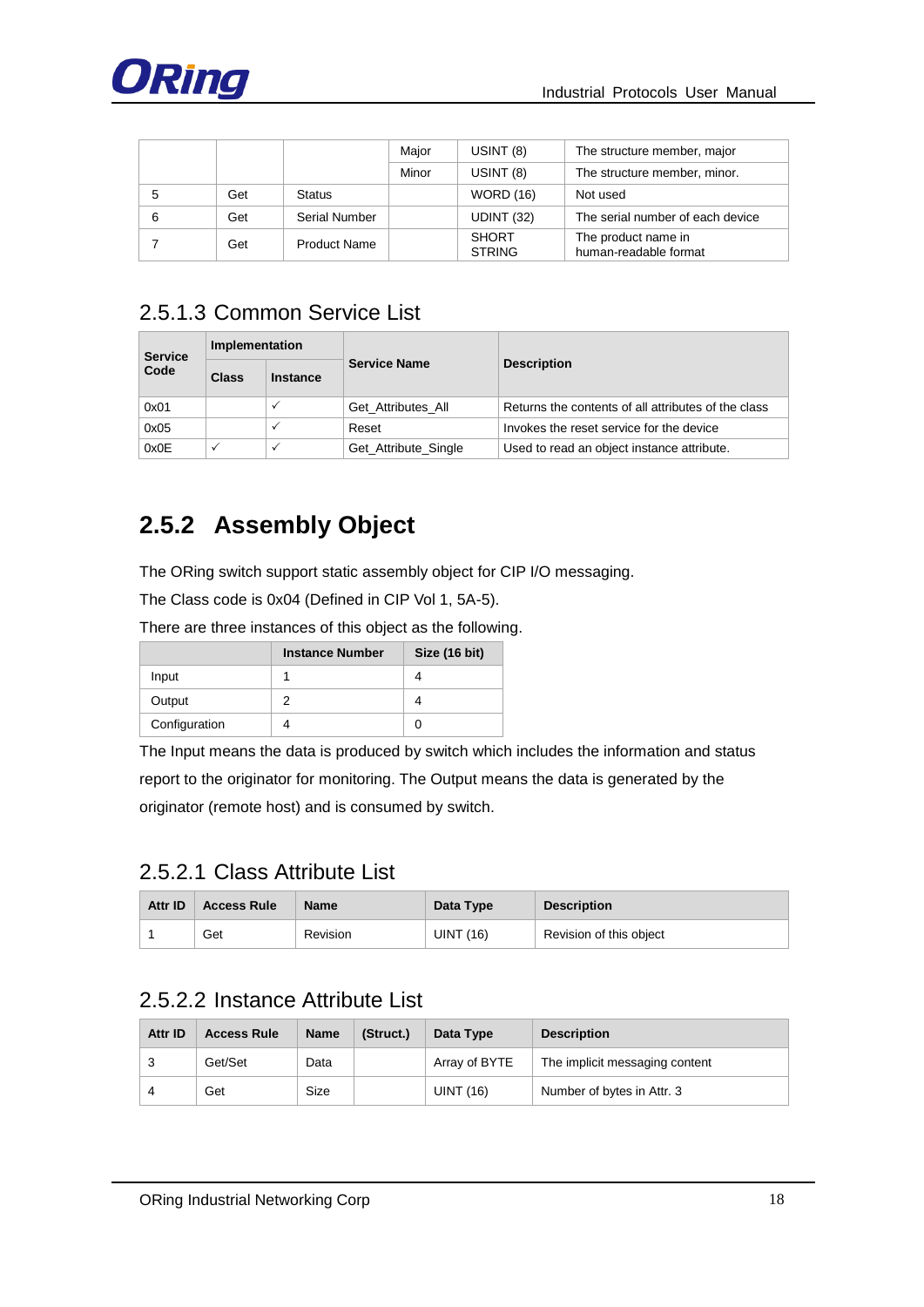

### <span id="page-19-0"></span>2.5.2.3 Common Service List

| Implementation<br><b>Service</b> |              |                 |                      |                                            |  |
|----------------------------------|--------------|-----------------|----------------------|--------------------------------------------|--|
| Code                             | <b>Class</b> | <b>Instance</b> | <b>Service Name</b>  | <b>Description</b>                         |  |
| 0x0E                             |              |                 | Get_Attribute_Single | Used to read an object instance attribute. |  |
| 0x10                             |              |                 | Set_Attribute_Single | Used to write an object instance attribute |  |

### <span id="page-19-1"></span>2.5.2.4 I/O Messaging Content

| <b>Direction</b> | I/O data         | <b>Size</b> | <b>Value &amp; Description</b>                     |
|------------------|------------------|-------------|----------------------------------------------------|
| Input            | Port Link Status | ULINT (64)  | Please refer to ORing Networking Object Attr ID 7. |
| Output           | Port Enable      | ULINT (64)  | Please refer to ORing Networking Object Attr ID 6. |

# <span id="page-19-2"></span>**2.5.3 TCP/IP Interface Object**

The Class code of TCP/IP Interface object is 0xf5 (Defined in CIP Vol2, 5-4). There is one instance of this object. The following tables summarize the attributes of this object.

### <span id="page-19-3"></span>2.5.3.1 Class Attribute List

| <b>Attr ID</b> | <b>Access</b> | <b>Name</b>     | Data Type        | <b>Description</b>       |
|----------------|---------------|-----------------|------------------|--------------------------|
|                | Rule          |                 |                  |                          |
|                | Get           | <b>Revision</b> | <b>UINT (16)</b> | Revision of this object. |

### <span id="page-19-4"></span>2.5.3.2 Instance Attribute List

| Attr ID | <b>Access Rule</b> | <b>Name</b>                 | (Struct.) | Data Type  | <b>Description</b>                                                                                                                                                                                                                  |
|---------|--------------------|-----------------------------|-----------|------------|-------------------------------------------------------------------------------------------------------------------------------------------------------------------------------------------------------------------------------------|
|         | Get                | <b>Status</b>               |           | DWORD (32) | Interface status<br>$0 =$ The Interface Configuration<br>attribute has not been configured.<br>$1 =$ The Interface Configuration<br>attribute contains valid configuration<br>obtained from BOOTP, DHCP or<br>non-volatile storage. |
| 2       | Get                | Configuration<br>Capability |           | DWORD (32) | Interface capability flags<br>Bit map of capability flags:<br>Bit 0: BOOTP Client<br>Bit 1: DNS Client<br>Bit 2: DHCP Client<br>Bit 3: DHCP-DNS Updat<br>Bit 4: Configuration Settable                                              |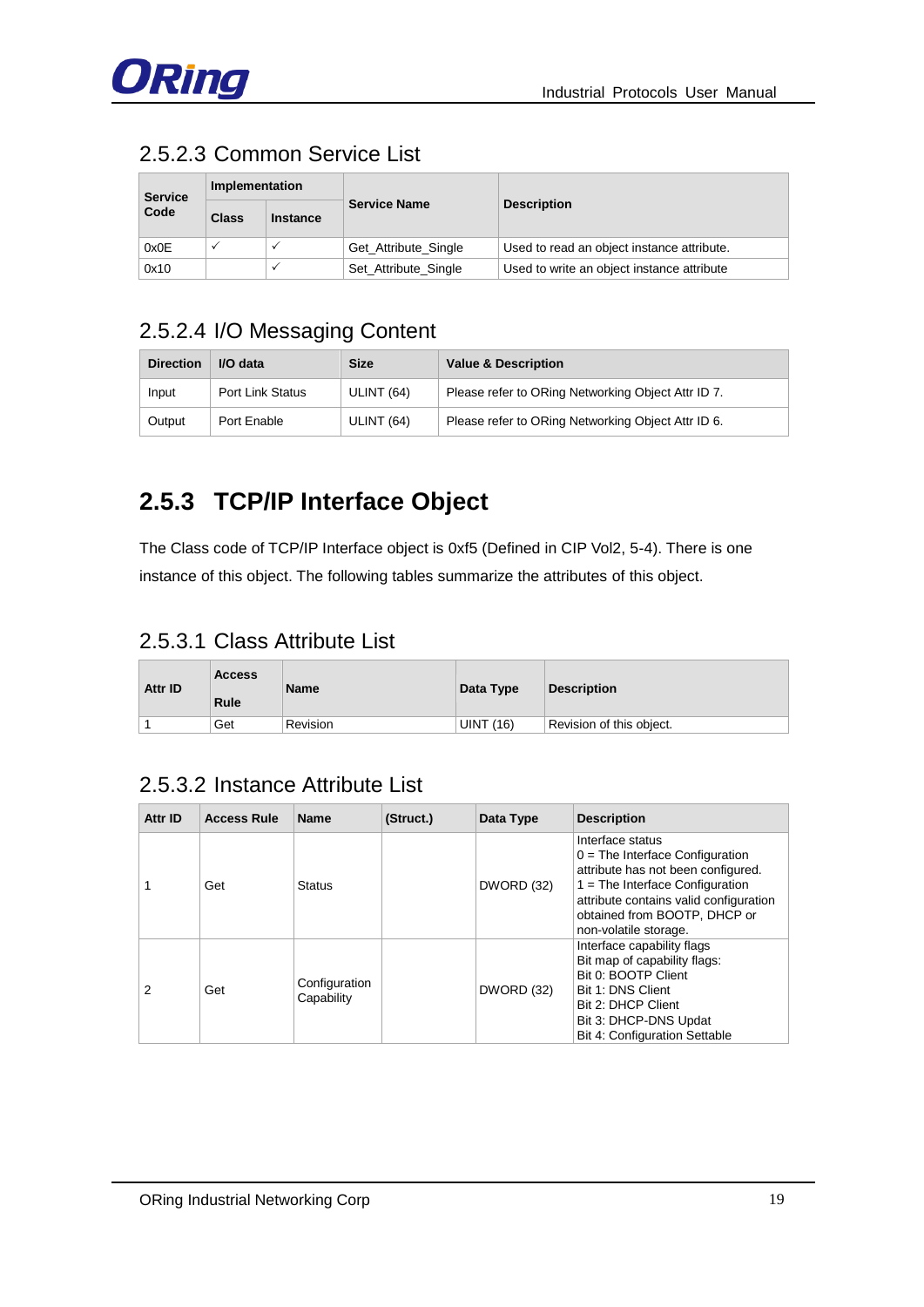

|    |         |                                        |                           |                        | Interface control flags<br>Bit map of control flags:<br>Bit 0 to 3: Startup Configuration<br>$0 =$ The device shall use the<br>interface configuration values<br>previously stored (for example, in                                                                |
|----|---------|----------------------------------------|---------------------------|------------------------|--------------------------------------------------------------------------------------------------------------------------------------------------------------------------------------------------------------------------------------------------------------------|
| 3  | Get/Set | Configuration<br>Control               |                           | DWORD (32)             | non-volatile memory or via hardware<br>witches).<br>$1 =$ The device shall obtain its<br>interface configuration values via<br>BOOTP.<br>$2 =$ The device shall obtain its<br>interface configuration values via<br>DHCP upon start-up.<br>$3$ to $15$ = Reserved. |
|    |         | Physical Link<br>Object                |                           | (Struct.)              | Path to physical link object                                                                                                                                                                                                                                       |
| 4  | Get     |                                        | Path Size                 | <b>UINT (16)</b>       | Size of Path                                                                                                                                                                                                                                                       |
|    |         |                                        | Path                      | Padded<br><b>EPATH</b> | Logical segments identifying the<br>physical link object                                                                                                                                                                                                           |
|    |         |                                        |                           | (Struct.)              | <b>TCP/IP</b> network interface<br>configuration                                                                                                                                                                                                                   |
|    |         |                                        | <b>IP Address</b>         | UDINT (32)             | The device's IP address                                                                                                                                                                                                                                            |
|    |         | Interface                              | Network Mask              | UDINT (32)             | The device's network mask                                                                                                                                                                                                                                          |
| 5  | Get/Set | Configuration                          | Gateway<br><b>Address</b> | <b>UDINT (32)</b>      | Default gateway address                                                                                                                                                                                                                                            |
|    |         |                                        | Name Server               | UDINT (32)             | Primary name server                                                                                                                                                                                                                                                |
|    |         |                                        | Name Server2              | <b>UDINT (32)</b>      | Secondary name server                                                                                                                                                                                                                                              |
|    |         |                                        | Domain Name               | <b>STRING</b>          | Default domain name                                                                                                                                                                                                                                                |
| 6  | Get/Set | <b>Host Name</b>                       |                           | <b>STRING</b>          | Host name                                                                                                                                                                                                                                                          |
| 13 | Get/Set | Encapsulation<br>Inactivity<br>Timeout |                           | UINT(16)               | Number of seconds of inactivity before<br>TCP connection or DTLS session is<br>closed                                                                                                                                                                              |

### <span id="page-20-0"></span>2.5.3.3 Common Service List

| <b>Service</b> | Implementation |                 |                      |                                            |  |
|----------------|----------------|-----------------|----------------------|--------------------------------------------|--|
| Code           | <b>Class</b>   | <b>Instance</b> | <b>Service Name</b>  | <b>Description</b>                         |  |
| 0x0E           |                |                 | Get Attribute Single | Used to read an object instance attribute. |  |
| 0x10           |                |                 | Set Attribute Single | Used to write an object instance attribute |  |

# <span id="page-20-1"></span>**2.5.4 Ethernet Link Object**

The Class code of Ethernet Link object is 0xf6 (Defined in CIP Vol2, 5-5). For each switch port, there is an instance of this class. The following table shows the mapping of instance number and the switch port number.

| <b>Instance Number</b> | <b>Mapping to</b>           |
|------------------------|-----------------------------|
|                        | Ethernet Link class         |
|                        | 1 <sup>st</sup> switch port |
|                        | $2nd$ switch port           |
|                        | .                           |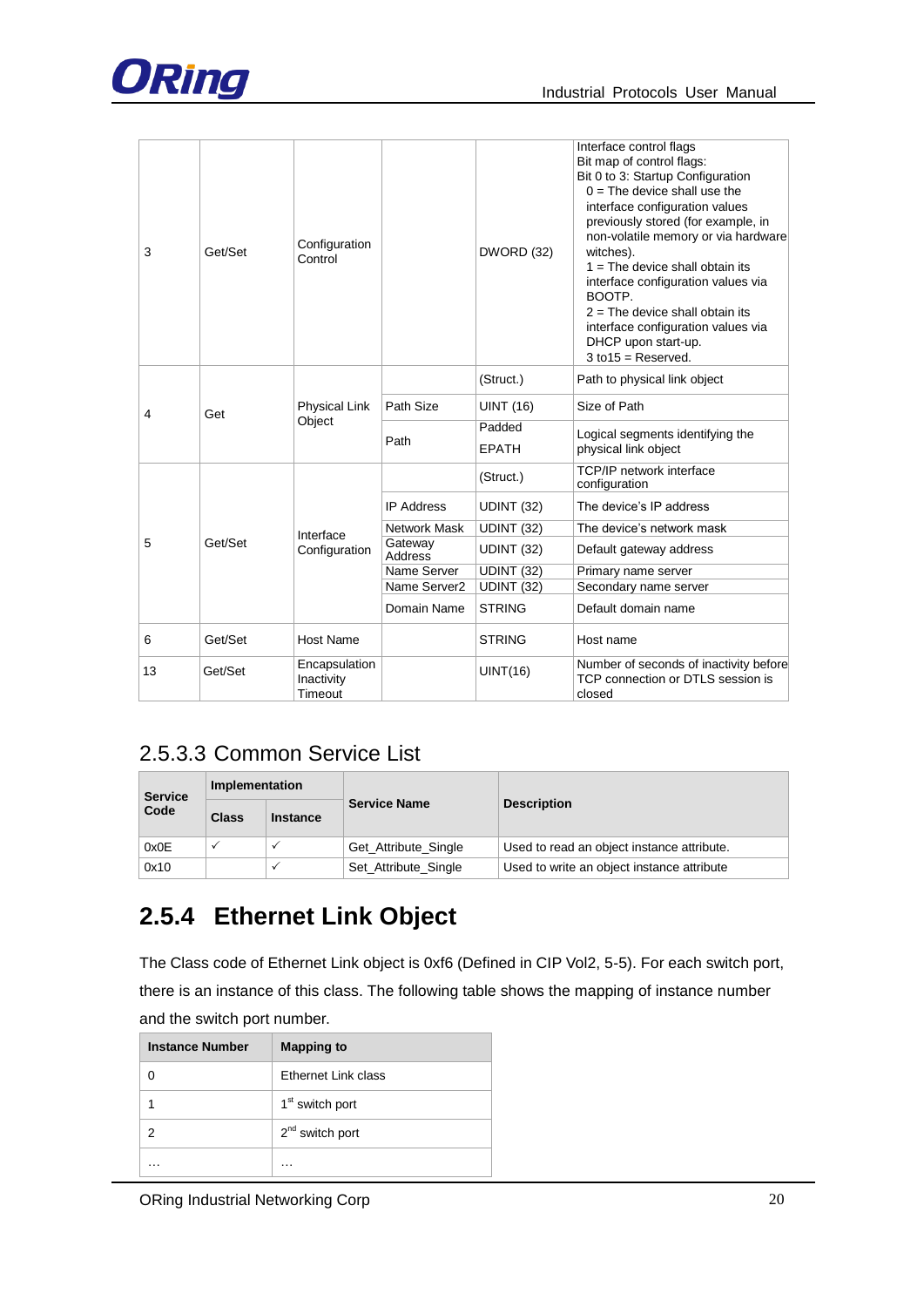

### <span id="page-21-0"></span>2.5.4.1 Class Attribute List

| Attr<br>ID | <b>Access</b><br>Rule | <b>Name</b>         | Data Type        | <b>Description</b>                                                                          |
|------------|-----------------------|---------------------|------------------|---------------------------------------------------------------------------------------------|
|            | Get                   | Revision            | UINT (16)        | Revision of this object                                                                     |
| 2          | Get                   | Max Instance        | UINT (16)        | Maximum instance number of an object currently<br>created in this class level of the device |
|            | Get                   | Number of Instances | <b>UINT (16)</b> | Number of object instances currently created in<br>this class level of the device           |

### <span id="page-21-1"></span>2.5.4.2 Instance attribute list

The following tables summarize the attributes of the Ethernet Link object.

There are some vendor specific attributes in the table (Starting from attribute Id 100).

| Attr<br>ID   | <b>Access</b><br>Rule | <b>Name</b>           | (Struct.)                 | Data Type              | <b>Description</b>                                                                       |
|--------------|-----------------------|-----------------------|---------------------------|------------------------|------------------------------------------------------------------------------------------|
| $\mathbf{1}$ | Get                   | Interface<br>Speed    |                           | <b>UDINT (32)</b>      | Interface speed currently in use (Speed<br>in Mbps, e.g., 0, 10, 100, 1000, etc.)        |
| 2            | Get                   | Interface<br>Flags    |                           | <b>DWORD</b><br>(32)   | Refer to the Interface Flags table.                                                      |
| 3            | Get                   | Physical<br>Address   |                           | ARRAY of 6<br>USINT(8) | MAC layer address (The System MAC<br>address).                                           |
|              |                       |                       |                           | (Struct.)              | Counters relevant to the receipt of<br>packets.                                          |
|              |                       |                       | In Octets                 | UDINT (32)             | Octets received on the interface.                                                        |
|              |                       |                       | In Ucast<br>Packets       | <b>UDINT (32)</b>      | Unicast packets received on the<br>interface.                                            |
|              |                       |                       | In NUcast<br>Packets      | <b>UDINT (32)</b>      | Non-unicast packets received on the<br>interface.                                        |
|              |                       |                       | In Discards               | UDINT (32)             | Inbound packets received on the<br>interface but are discarded.                          |
| 4            | Get                   | Interface<br>Counters | In Errors                 | UDINT (32)             | Inbound packets that contain Errors<br>(does not include In Discards).                   |
|              |                       |                       | In Unknown<br>Protos      | UDINT <sub>(32</sub>   | Inbound packets with unknown protocol                                                    |
|              |                       |                       | <b>Out Octets</b>         | UDINT (32)             | Octets sent on the interface.                                                            |
|              |                       |                       | Out Ucast<br>Packets      | UDINT (32)             | Unicast packets sent on the interface.                                                   |
|              |                       |                       | Out NUcast<br>Packets     | UDINT (32)             | Non-unicast packets sent on the<br>interface.                                            |
|              |                       |                       | <b>Out Discards</b>       | UDINT (32)             | Discarded outbound packets.                                                              |
|              |                       |                       | Out Errors                | UDINT (32)             | Outbound packets that contain errors.                                                    |
|              |                       | Media                 |                           | (Struct.)              |                                                                                          |
|              |                       |                       | Alignment<br>Errors       | UDINT (32)             | Received frames that are not an integral<br>number of octets in length.                  |
|              |                       |                       | <b>FCS Errors</b>         | <b>UDINT (32)</b>      | Received frames that do not pass the<br>FCS check.                                       |
| 5            | Get                   |                       | Single<br>Collisions      | UDINT (32)             | Successfully transmitted frames which<br>experienced exactly one collision.              |
|              |                       | Counters              | Multiple<br>Collisions    | UDINT (32)             | Successfully transmitted frames which<br>experienced more than one collision.            |
|              |                       |                       | <b>SQE Test</b><br>Errors | UDINT (32)             | Number of times the SQE test error<br>message is generated.                              |
|              |                       |                       | Deferred<br>Transmissions | UDINT (32)             | Frames for which first transmission<br>attempt is delayed because the medium<br>is busy. |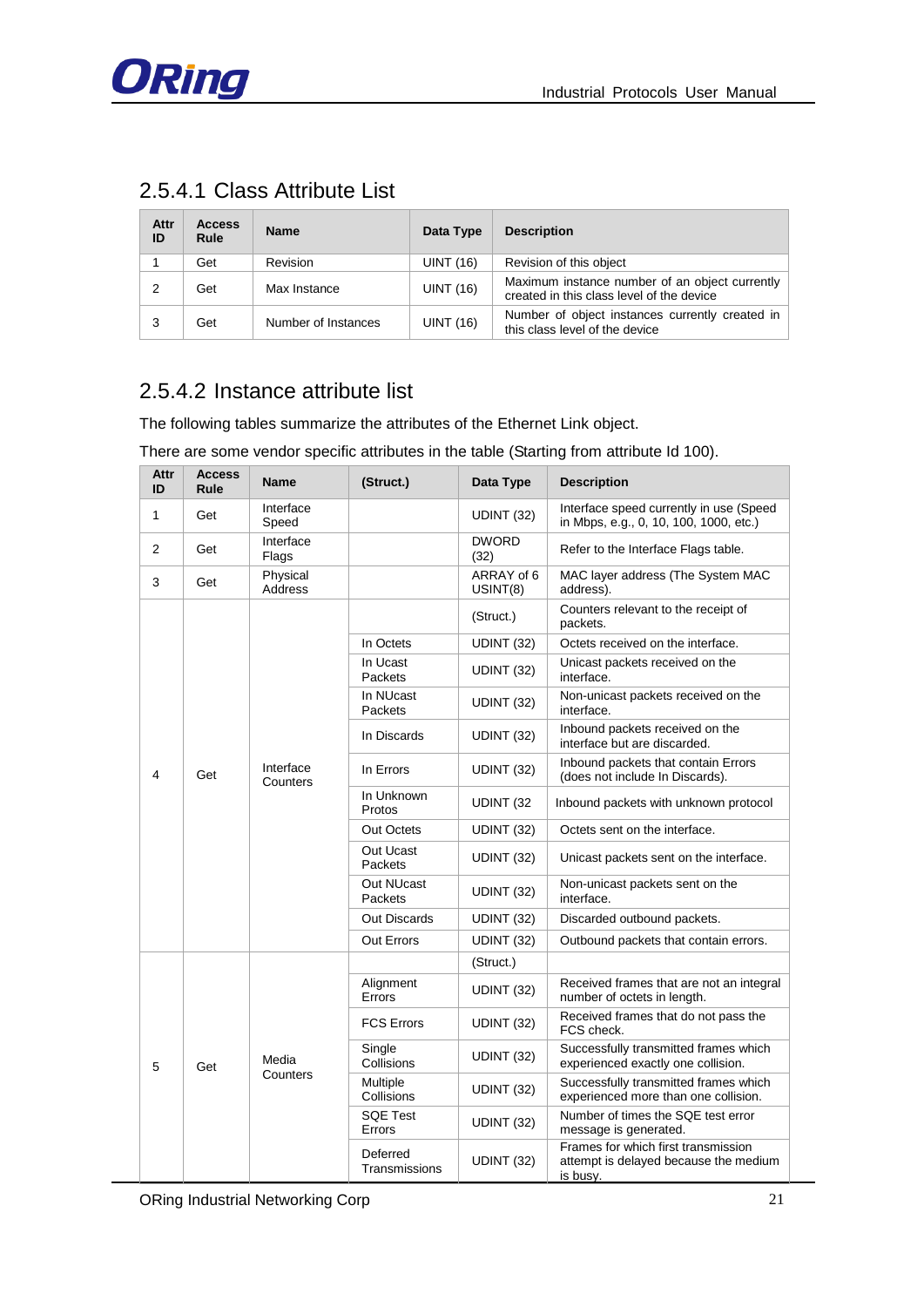

|    |         |                         | Late Collisions                | UDINT (32)              | Number of times a collision is detected<br>later than 512 bit times into the<br>transmission of a packet.                                                                   |
|----|---------|-------------------------|--------------------------------|-------------------------|-----------------------------------------------------------------------------------------------------------------------------------------------------------------------------|
|    |         |                         | Excessive<br>Collisions        | UDINT (32)              | Frames for which transmission fails due<br>to excessive collisions.                                                                                                         |
|    |         |                         | <b>MAC Transmit</b><br>Errors  | UDINT (32)              | Frames for which transmission fails due<br>to an internal MAC sublayer transmit<br>error.                                                                                   |
|    |         |                         | <b>Carrier Sense</b><br>Errors | UDINT (32)              | Times that the carrier sense condition<br>was lost or never asserted when<br>attempting to transmit a frame.                                                                |
|    |         |                         | Frame Too<br>Long              | UDINT (32)              | Received frames that exceed the<br>maximum permitted frame size.                                                                                                            |
|    |         |                         | <b>MAC Receive</b><br>Errors   | UDINT (32)              | Frames for which reception on an<br>interface fails due to an internal MAC<br>sublayer receive error.                                                                       |
|    |         |                         |                                | (Struct.)               | Configuration for physical interface.                                                                                                                                       |
| 6  | Get/Set | Interface<br>Control    | <b>Control Bits</b>            | <b>WORD (16)</b>        | Bit 0: Auto-Negotiate<br>Value 0: Force<br>Value 1: Auto-Nego<br>Bit 1: Half/Full Duplex<br>Value 0: half duplex<br>Value 1: full duplex<br>Bit 2 to 15: Reserved, all zero |
|    |         |                         | Forced<br>Interface Speed      | <b>UINT (16)</b>        | Speed at which the interface shall be<br>forced to operate.                                                                                                                 |
| 10 | Get     | Interface<br>Label      |                                | SHORT_ST<br><b>RING</b> | Human readable identification                                                                                                                                               |
|    |         |                         |                                | (Struct.)               | Indication of capabilities of the interface                                                                                                                                 |
|    |         |                         | <b>Capability Bits</b>         | <b>DWORD</b>            | Interface capabilities, other than<br>speed/duplex                                                                                                                          |
|    |         |                         | Speed/Duplex<br>Options        | (Struct.)               | Indicates speed/duplex pairs supported<br>in the Interface Control attribute                                                                                                |
| 11 | Get     | Interface<br>Capability |                                | <b>USINT</b>            | Speed/Duplex Array Count                                                                                                                                                    |
|    |         |                         |                                | (Array<br>Struct.):     | Speed/Duplex Array                                                                                                                                                          |
|    |         |                         |                                | <b>UINT</b>             | Interface Speed                                                                                                                                                             |
|    |         |                         |                                | <b>USINT</b>            | Interface Duplex Mode                                                                                                                                                       |
| 12 | Get     | HC Interface            |                                | (Struct.)               | High Capacity Interface Counters.                                                                                                                                           |
|    |         | Counters                | <b>HCInOctets</b>              | ULINT                   | The total number of octets received on the<br>interface.                                                                                                                    |
|    |         |                         | <b>HCInUcastPkts</b>           | <b>ULINT</b>            | Unicast packets received on the interface.                                                                                                                                  |
|    |         |                         | <b>HCInMcastPkts</b>           | <b>ULINT</b>            | Multicast packets received on the<br>interface.                                                                                                                             |
|    |         |                         | <b>HCInBcastPkts</b>           | <b>ULINT</b>            | Broadcast packets received on the<br>interface.                                                                                                                             |
|    |         |                         | <b>HCOutOctets</b>             | <b>ULINT</b>            | Octets sent on the interface.                                                                                                                                               |
|    |         |                         | <b>HCOutUcastPkts</b>          | <b>ULINT</b>            | Unicast packets sent on the interface.                                                                                                                                      |
|    |         |                         | <b>HCOutMcastPkts</b>          | <b>ULINT</b>            | Multicast packets sent on the interface.                                                                                                                                    |
|    |         |                         | <b>HCOutBcastPkts</b>          | <b>ULINT</b>            | Broadcast packets sent on the interface.                                                                                                                                    |
| 13 | Get     | HC Media                |                                | (Struct.)               | High Capacity Media Counters.                                                                                                                                               |
|    |         | Counters                | HCStatsAlignmen<br>tErrors     | <b>ULINT</b>            | Frames received that are not an integral<br>number of octets in length and do not pass<br>the FCS check.                                                                    |
|    |         |                         | <b>HCStatsFCSError</b><br>s    | <b>ULINT</b>            | Frames received that are an integral<br>number of octets in length but do not pass<br>the FCS check.                                                                        |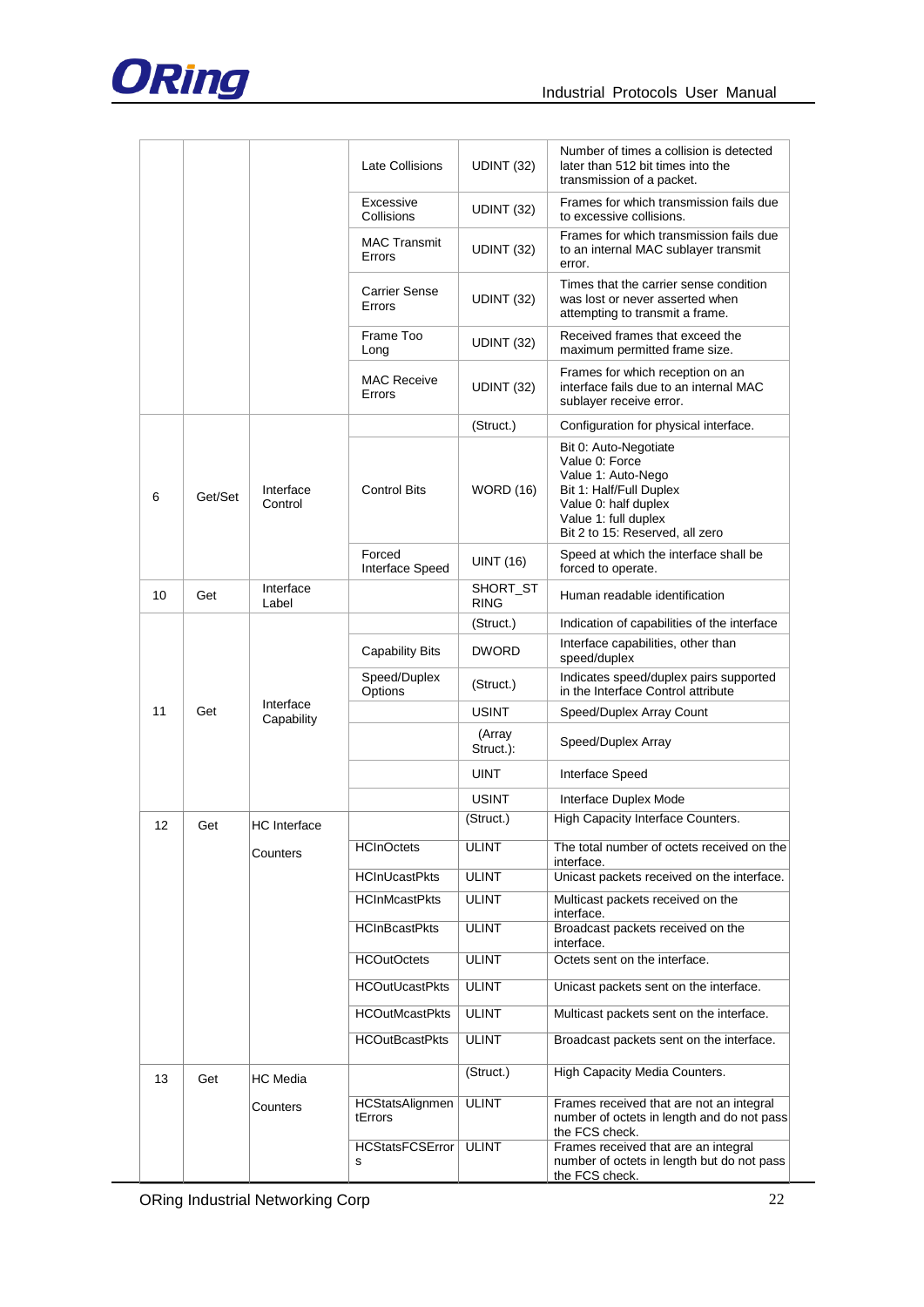

| HCStatsInternalM   ULINT<br>acTransmitErrors |       | Frames for which transmission fails due to<br>an internal MAC sublayer transmit error.                |
|----------------------------------------------|-------|-------------------------------------------------------------------------------------------------------|
| HCStatsFrameTo   ULINT<br>oLongs             |       | Frames received that exceed the<br>maximum permitted frame size.                                      |
| HCStatsInternalM<br>acReceiveErrors          | ULINT | Frames for which reception on an interface<br>fails due to an internal MAC sublayer<br>receive error. |
| HCStatsSymbolEr   ULINT<br>rors              |       | Number of times there was an invalid data<br>symbol on the media when a valid carrier<br>was present. |

## <span id="page-23-0"></span>2.5.4.3 Interface Flags

| Bit(s)   | Called                                  | <b>Definition</b>                                                                                                                                                                                                                                                                                                                                                                                                                                                                                                                                       |
|----------|-----------------------------------------|---------------------------------------------------------------------------------------------------------------------------------------------------------------------------------------------------------------------------------------------------------------------------------------------------------------------------------------------------------------------------------------------------------------------------------------------------------------------------------------------------------------------------------------------------------|
| 0        | Link Status                             | 0 indicates an inactive link:<br>1 indicates an active link.                                                                                                                                                                                                                                                                                                                                                                                                                                                                                            |
| 1        | Half/Full Duplex                        | 0 indicates half duplex;<br>1 indicates full duplex.                                                                                                                                                                                                                                                                                                                                                                                                                                                                                                    |
| $2 - 4$  | <b>Negotiation Status</b>               | Indicates the status of link auto-negotiation<br>$0 =$ Auto-negotiation in progress.<br>1 = Auto-negotiation and speed detection failed. Using default values for<br>speed and duplex. Default values are product-dependent; recommended<br>defaults are 10Mbps and half duplex.<br>2 = Auto negotiation failed but detected speed. Duplex was defaulted.<br>Default value is product-dependent; recommended default is half duplex.<br>3 = Successfully negotiated speed and duplex.<br>$4$ = Auto-negotiation not attempted. Forced speed and duplex. |
| 5        | <b>Manual Setting Requires</b><br>Reset | 0 indicates the interface can activate changes to link parameters<br>(auto-negotiate, duplex mode, interface speed) automatically. 1 indicates<br>the device requires a Reset service be issued to its Identity Object in order<br>for the changes to take effect.                                                                                                                                                                                                                                                                                      |
| 6        | Local Hardware Fault                    | 0 indicates the interface detects no local hardware fault: 1 indicates a local<br>hardware fault is detected. The meaning of this is product-specific. For<br>example, an AUI/MII interface might detect no transceiver attached, or a<br>radio modem might detect no antenna attached. In contrast to the soft,<br>possibly self-correcting nature of the Link Status being inactive, this is<br>assumed a hard-fault requiring user intervention.                                                                                                     |
| $7 - 31$ | Reserved.                               | Shall be set to zero                                                                                                                                                                                                                                                                                                                                                                                                                                                                                                                                    |

### <span id="page-23-1"></span>2.5.4.4 Common Service List

| <b>Service</b> | Implementation |                 |                      |                                                                                  |  |
|----------------|----------------|-----------------|----------------------|----------------------------------------------------------------------------------|--|
| Code           | <b>Class</b>   | <b>Instance</b> | <b>Service Name</b>  | <b>Description</b>                                                               |  |
| 0x0E           | $\checkmark$   |                 | Get Attribute Single | Used to read an object instance attribute.                                       |  |
| 0x10           |                |                 | Set Attribute Single | Used to write an object instance attribute                                       |  |
| 0x4C           |                | $\checkmark$    | Get and Clear        | Gets then clears the specified attribute. Supported<br>by Attr 4, 5, 12, and 13. |  |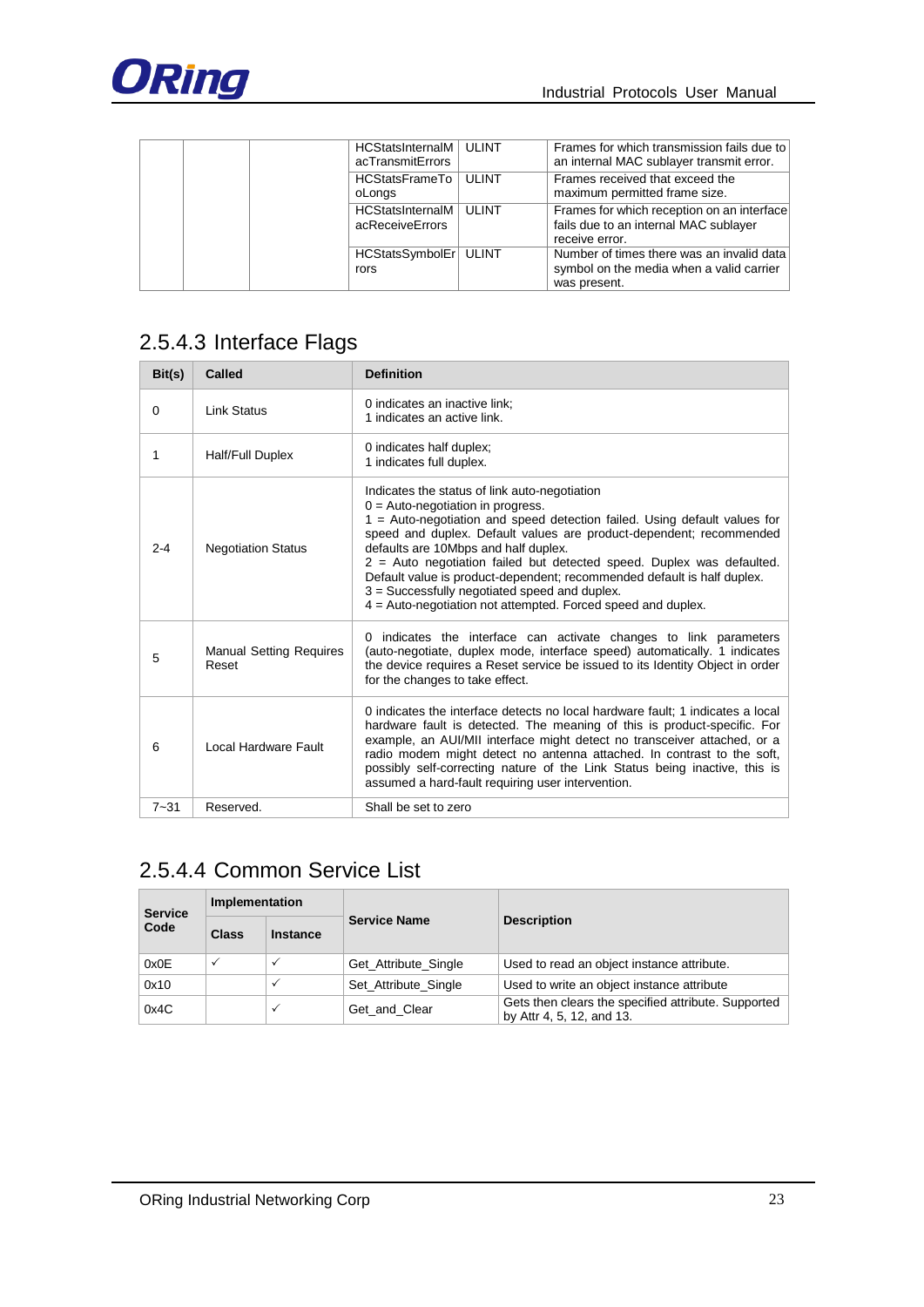

# <span id="page-24-0"></span>**2.5.5 Port Object**

The port object represents the underlying interface of CIP which is EtherNet/IP.

The class code is 0xf4 (Defined in CIP Vol 1, 3-7). There is one instance of this object. The instance attribute "Port Type" identifies the CIP adaptation.

<span id="page-24-1"></span>

| Attr ID  | <b>Access</b><br><b>Rule</b> | <b>Name</b>            | (Struct.)        | Data Type                                 | <b>Description</b>                                                                                          |
|----------|------------------------------|------------------------|------------------|-------------------------------------------|-------------------------------------------------------------------------------------------------------------|
| 1        | Get                          | Revision               |                  | <b>UINT (16)</b>                          | Revision of this object                                                                                     |
| 2        | Get                          | Max<br>Instance        |                  | <b>UINT (16)</b>                          | Maximum instance number of an object<br>currently created in this class level of the<br>device              |
| 3        | Get                          | Number of<br>Instances |                  | <b>UINT (16)</b>                          | Number of object instances currently<br>created at this class level of the device.                          |
| 8        | Get                          | <b>Entry Port</b>      |                  | <b>UINT (16)</b>                          | The attribute ID number of the last class<br>attribute of the class definition<br>implemented in the device |
|          |                              |                        |                  | (Array of Struct.)                        |                                                                                                             |
| 9<br>Get |                              | Port<br>Instance       | Port<br>Type     | <b>UINT (16)</b>                          | Enumerates the type of port                                                                                 |
|          | Info                         | Port<br>Number         | <b>UINT (16)</b> | CIP port number associated with this port |                                                                                                             |

### <span id="page-24-2"></span>2.5.5.2 Instance Attribute List

| Attr ID | <b>Access</b><br>Rule | <b>Name</b>                        | (Struct.)      | Data Type              | <b>Description</b>                                                                                                            |
|---------|-----------------------|------------------------------------|----------------|------------------------|-------------------------------------------------------------------------------------------------------------------------------|
| 1       | Get                   | Port Type                          |                | <b>UINT (16)</b>       | Enumerates the type of port.<br>$4 =$ EtherNet/IP.                                                                            |
| 2       | Get                   | Port Number                        |                | <b>UINT (16)</b>       | CIP port number associated with this port.<br>(Value 1 is reserved for internal product<br>use)                               |
|         |                       |                                    |                | Struct.)               |                                                                                                                               |
| 3       | Get                   | Link Object                        | Path<br>Length | <b>UINT (16)</b>       | Number of 16 bit words in the following<br>path.                                                                              |
|         |                       |                                    | Link<br>Path   | Padded<br><b>EPATH</b> | Logical path segments that identify the<br>object for this port.                                                              |
| 4       | Get                   | Port Name                          |                | SHORT STR ING          | String which names the physical network<br>port. The maximum number of characters<br>in the string is 64.                     |
| 7       | Get                   | Port Number<br>and Node<br>Address |                | Padded<br><b>EPATH</b> | This is a single Port Segment containing<br>the Port Number of this port and the Link<br>Address of this device on this port. |
| 10      | Get                   | Port Routing<br>Capabilities       |                | <b>DWORD</b>           | Bit string that defines the routing<br>capabilities of this port                                                              |

## <span id="page-24-3"></span>2.5.5.3 Common Service List

| <b>Service</b> | <b>Implementation</b> |                 |                      |                                            |  |
|----------------|-----------------------|-----------------|----------------------|--------------------------------------------|--|
| Code           | Class                 | <b>Instance</b> | <b>Service Name</b>  | <b>Description</b>                         |  |
| 0x0E           |                       |                 | Get_Attribute_Single | Used to read an object instance attribute. |  |
| 0x10           |                       |                 | Set Attribute Single | Used to write an object instance attribute |  |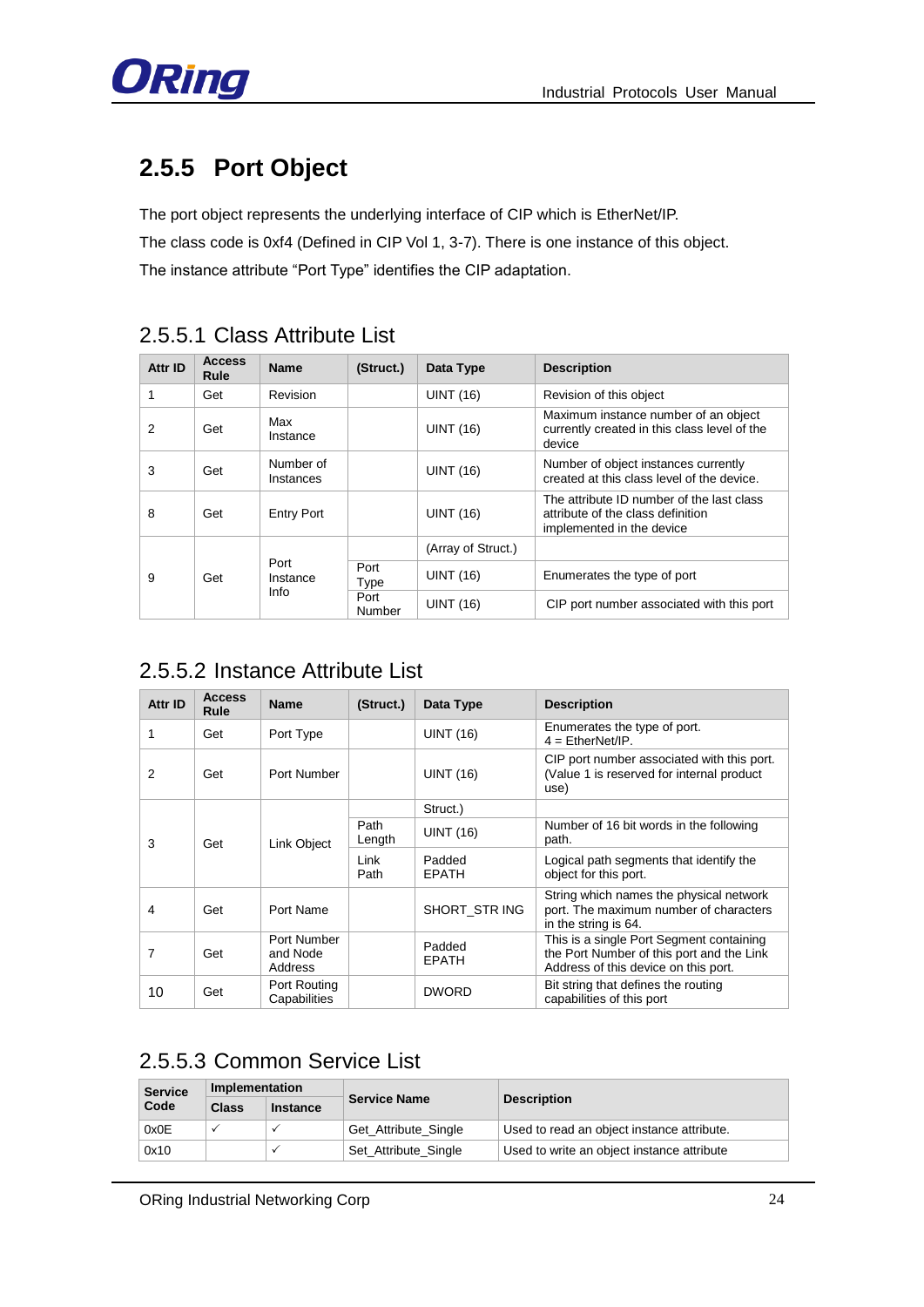

# <span id="page-25-0"></span>**2.5.6 ORing Networking Object (Vendor Specific)**

The ORing Networking object includes system information and status. It can also be used to do the device diagnostic & configuration through Explicit Messaging. The class code is 0x328.

### <span id="page-25-1"></span>2.5.6.1 Class Attribute List

| Attr. ID | <b>Access</b><br><b>Rule</b> | <b>Name</b> | Data Type | <b>Description</b>      |
|----------|------------------------------|-------------|-----------|-------------------------|
|          | Get                          | Revision    | UINT (16) | Revision of this object |

### <span id="page-25-2"></span>2.5.6.2 Instance Attribute List

| Attr ID        | <b>Access</b><br>Rule | <b>Name</b>                | Data Type         | <b>Description</b>                                                                                                                                                                                                                              |
|----------------|-----------------------|----------------------------|-------------------|-------------------------------------------------------------------------------------------------------------------------------------------------------------------------------------------------------------------------------------------------|
| $\mathbf{1}$   | Get                   | Switch Port Number         | USINT (8)         | Switch max port number                                                                                                                                                                                                                          |
| $\overline{2}$ | Get                   | <b>Firmware Version</b>    | SINT(4)           | Firmware Version + Kernel Version                                                                                                                                                                                                               |
| 3              | Get                   | Power status               | USINT (8)         | Bit 0: power status<br>Value 0: Off<br>Value 1: On<br>Bit 1: power 1 status<br>Value 0: Off<br>Value 1: On<br>Bit 2: power 2 status<br>Value 0: Off<br>Value 1: On<br>Bit 3: power 3 status<br>Value 0: Off<br>Value 1: On<br>Bit 3~7: Reserved |
| 4              | Get                   | <b>Fault LED Status</b>    | SINT(8)           | Value 0: Off<br>Value 1: On                                                                                                                                                                                                                     |
| 5              | Get                   | Port Exist                 | ULINT (64)        | switch per port exist<br>Bit mask, the LSB indicates the first port.<br>Value 0: Not exist<br>Value 1: Exist                                                                                                                                    |
| 6              | Get/Set               | Port Enable                | ULINT (64)        | Switch per port enable<br>Bit mask, the LSB indicates the first port.<br>Value 0: Disable<br>Value 1: Enable                                                                                                                                    |
| $\overline{7}$ | Get                   | <b>Port Link Status</b>    | ULINT (64)        | Switch per port link status<br>Bit mask, the LSB indicates the first port.<br>Value 0: Link down<br>Value 1: Link up                                                                                                                            |
| 8              | Get                   | <b>Redundancy Protocol</b> | USINT (8)         | Bit 0: RSTP status<br>Value 0: Disable<br>Value 1: Enable<br>Bit 1: O-Ring status<br>Value 0: Disable<br>Value 1: Enable<br>Bit 2: O-Chain status<br>Value 0: Disable<br>Value 1: Enable<br>Bit 3~7: Reserved                                   |
| 9              | Get                   | <b>RSTP Root</b>           | SINT(8)           | Value 0: not root bridge<br>Value 1: root bridge                                                                                                                                                                                                |
| 10             | Get                   | <b>RSTP Port Status</b>    | SINT(port<br>num) | Character 1 stands for port 1<br>Value 0x0: disable<br>Value 0x1: not RSTP port<br>Value 0x2: link down<br>Value 0x3: discarding<br>Value 0x4: learning<br>Value 0x5: forwarding<br>Value 0xf: protocol not enabled                             |